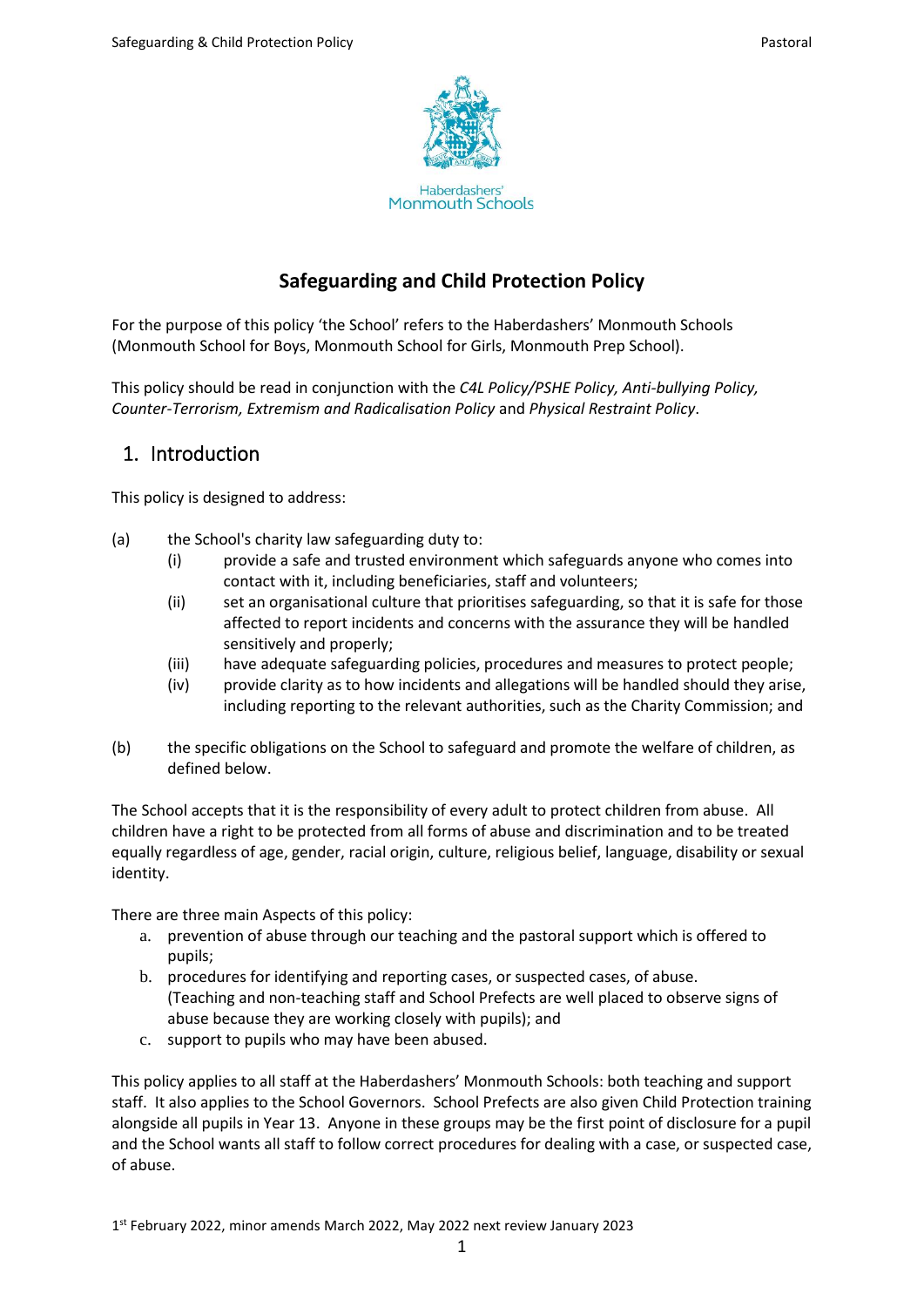The School understands its statutory duty under section 157 of the Education Act 2002 and Children's Act 2004 to safeguard and promote the welfare of children as described in section 175 of the Education Act 2002 and that we must give due regard to the Welsh Office circular 275/2021 *Keeping Learners Safe* as the safety and protection of children is of paramount importance to everyone in these schools.

The guidance and procedures within this document take into account the *Safeguarding Children: working Together Under the Children Act 2004*, *The Children and Young People's Plan (Wales) Regulations - September 2007, Shared Planning for Better Outcomes- September 2007, The Framework for Assessing Children in Need and their Families – 2001.* This policy also has regard to the Charity Commission's advice and guidance, including Strategy for dealing with safeguarding issues in charities (2017), Regulatory alert to charities - safeguarding (2017), and How to report a serious incident in your charity (2017).

Safeguarding is promoting well-being and welfare by safeguarding and promoting the welfare of children (as defined below) and protecting the rights of adults to live in safety, free from abuse and neglect.

In '*Keeping Learners Safe'*, the National Assembly for Wales defines safeguarding and promoting the welfare of children as:

- protecting children from risk of abuse, neglect or other kinds of harm
- preventing impairment of children's health or development
- ensuring that children grow up in circumstances consistent with the provision of safe and effective care
- taking action to enable all children to achieve the best outcomes.

The School will take reasonable steps to ensure that its pupils and others who come into contact with the School do not, as a result, come to harm or are exposed to abuse.

Any safeguarding concern raised by any person will be taken seriously and action taken in accordance with the relevant School policies and procedures.

# 2. Roles and Responsibilities

The Role of the Local Authority

The Local Authority has responsibilities at three levels: strategic, support and operational.

On a **strategic** level Monmouthshire County Council will plan, co-ordinate services and allocate resources working in partnership with other agencies.

At this level Monmouthshire County Council will:

- Work with other agencies to put in place and support effective partnership working including cross border processes;
- Allocate resources to enable educational settings and local authority staff can discharge their responsibilities for safeguarding children satisfactorily;
- Liaise with the appropriate diocesan authorities in respect of arrangements for safeguarding children in aided schools in Monmouthshire;
- Monitor the compliance of maintained schools using the guidance listed in Section 2 Legislative Framework above;
- Bring any deficiencies to the attention of the governing body of the school/setting and give advice as to how to remedy deficiency;
- Take action to resolve any inter-agency problems;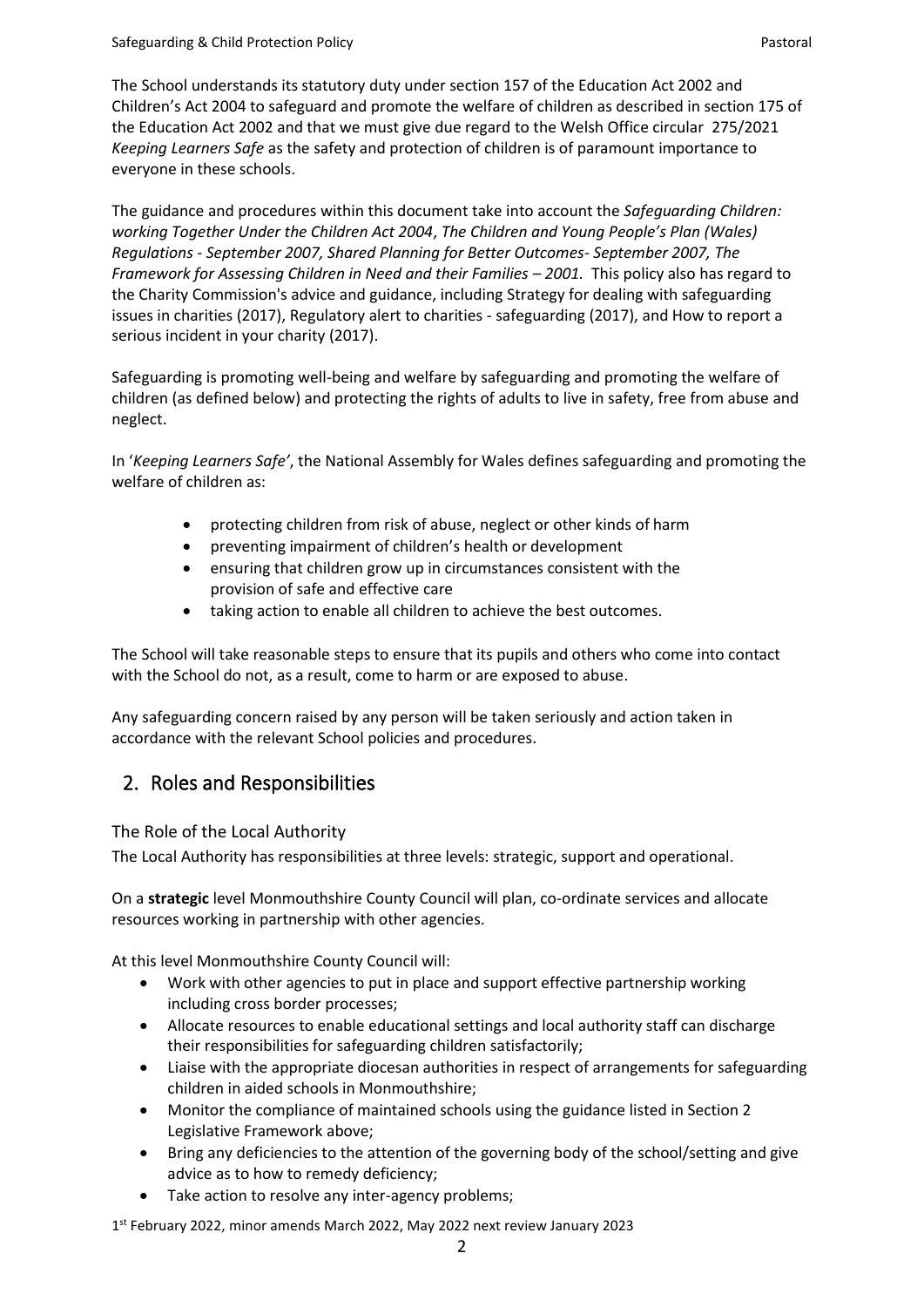- Play a full part in case reviews in accordance with Chapter 10 of the Safeguarding Children: Working Together Under the Children Act 2004*;*
- Disseminate information about relevant findings from case reviews to designated staff for child protection in the authority and maintained schools;
- Allocate resources to support the work of the Safeguarding Children Board;
- Ensure that a senior officer represents the authority on the Safeguarding Children Board;
- Through the work of the Safeguarding and Quality Assurance Unit ensure that all internal and external educational providers fulfil their responsibilities in safeguarding children.

On a **support** level Monmouthshire County Council will endeavour to ensure that the governing body of all schools and further education institutions, the Head Teacher or Principal and proprietors of independent schools and other partnership agencies providing services for children and families:

- Are aware of their responsibilities for Child Protection
- Are aware of their responsibilities to Looked After Children in Monmouthshire;
- Have appropriate guidance and support available from the Monmouthshire Children's Services Safeguarding Unit/Team, facilitated by the Designated Education Safeguarding Officer;
- Have access to a programme of appropriate training;
- Have flowcharts and procedures to follow in line with the Wales Safeguarding Procedures (2019).

On an **operational** level Monmouthshire County Council will be responsible for promoting the safety and welfare of children in the following circumstances:

- Children excluded from school, or who have not obtained a school place (for example children in Pupil Referral Units);
- Children with complex medical needs and specific or additional learning needs;
- home educated children;
- Children subject to Child Protection Plans;
- Looked After Children; and
- Children who are educated outside of Monmouthshire.

The Monmouthshire Lead Officer for Safeguarding in Education is:-

**Heather Heaney** who can be contacted by:- Phone- 01633 644392 Mobile- 07917707343 Email- [heatherheaney@monmouthshire.gov.uk](mailto:heatherheaney@monmouthshire.gov.uk)

Monmouthshire Children's Services can be contacted as follows: Phone: 01291 635669 Out of hours telephone number: 0800 328 4432

## **The Role of the Governing Body**

Governing bodies in Monmouthshire have a responsibility to ensure that:

- The School has an effective Child Protection/Safeguarding policy in place;
- The policy and the School's safeguarding procedures are reviewed annually. A copy of this policy is available on the School's website a hard copy is made available to parents and/or pupils on request;
- The School follows recommended procedures and guidelines for dealing with allegations of misconduct against members of staff, including child protection allegations, in line with MCC policy and Welsh Government guidelines;
- The school operates safe recruitment procedures and ensures that all appropriate checks are carried out on all new staff and volunteers including governors in line with MCC policy,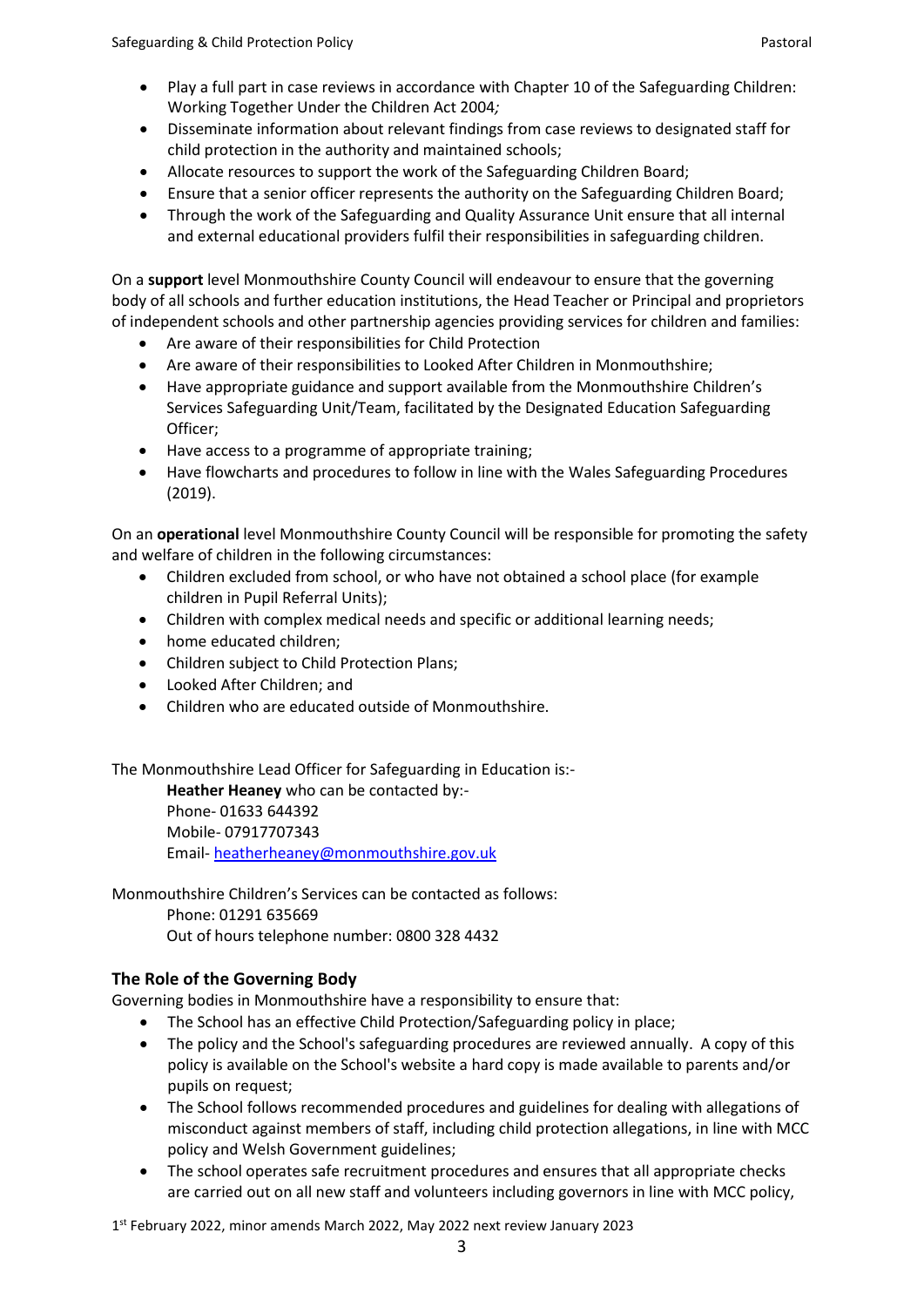Wales Safeguarding Procedures (2019); 275/2021 Keeping Learners Safe and Welsh Government guidelines;

- The School has designated senior members of staff who are appropriately trained to take lead responsibility for dealing with child protection;
- The Principal, Head Teachers and all staff and volunteers (including governors) undertake appropriate safeguarding training.

The Governing Body has nominated three of its members (Designated Governors for Safeguarding) to take responsibility for the School's safeguarding arrangements. Please see section [15](#page-15-0) below for the name and contact details of the Designated Governor for Safeguarding for each school. The Designated Governors for Safeguarding meet termly with the Designated Safeguarding Persons at their respective schools. They are members of the Pastoral Committee (PC), which takes delegated authority from the Board to monitor and review the School's non-academic provision including pastoral care, boarding and the well-being and safeguarding of its pupils. The PC meets termly and its remit includes the review of the effectiveness and implementation of the School's safeguarding arrangements. The full Governing Body remains collectively responsible for safeguarding.

# **The Role of Head Teachers**

In Monmouthshire Head Teachers have a responsibility to ensure that:

- Safeguarding/child protection policies and procedures adopted by the governing body or proprietor are fully implemented and followed by all staff;
- Sufficient resources and time are allocated to enable the designated person and other staff to discharge their responsibilities including taking part in strategy discussions and other inter-agency meetings, and contributing to the assessment of children; and
- All staff and volunteers understand the procedures for and are supported in raising concerns with regard to children in their care.

# **The Role of the Designated Senior Person in Schools**

The Designated Senior Person (DSP) for safeguarding fulfills an essential role in developing and implementing policies that help to protect children from all forms of abuse and create a safe school environment.

The Designated Senior Person:

- Takes lead responsibility for managing child protection/safeguarding issues and cases;
- Promotes the interests of Looked After Children in their school;
- Is a member of the school's management team;
- Takes responsibility for the school's child protection practice, policy, procedures and professional development.

# **Responsibilities of staff in relation to safeguarding**

Staff members should maintain an attitude of "**it could happen here**" where safeguarding is concerned. All staff have a duty to:

- report any concerns they may have about the safety and/or wellbeing of pupils;
- report any concerns they may have about the safety and/or wellbeing of other persons associated with the School;
- report any safeguarding concerns about staff or anyone else associated with the School.

The procedures for doing so are set out in this policy. If staff are unsure about the process, they must not hesitate to speak to the DSP or senior leadership team.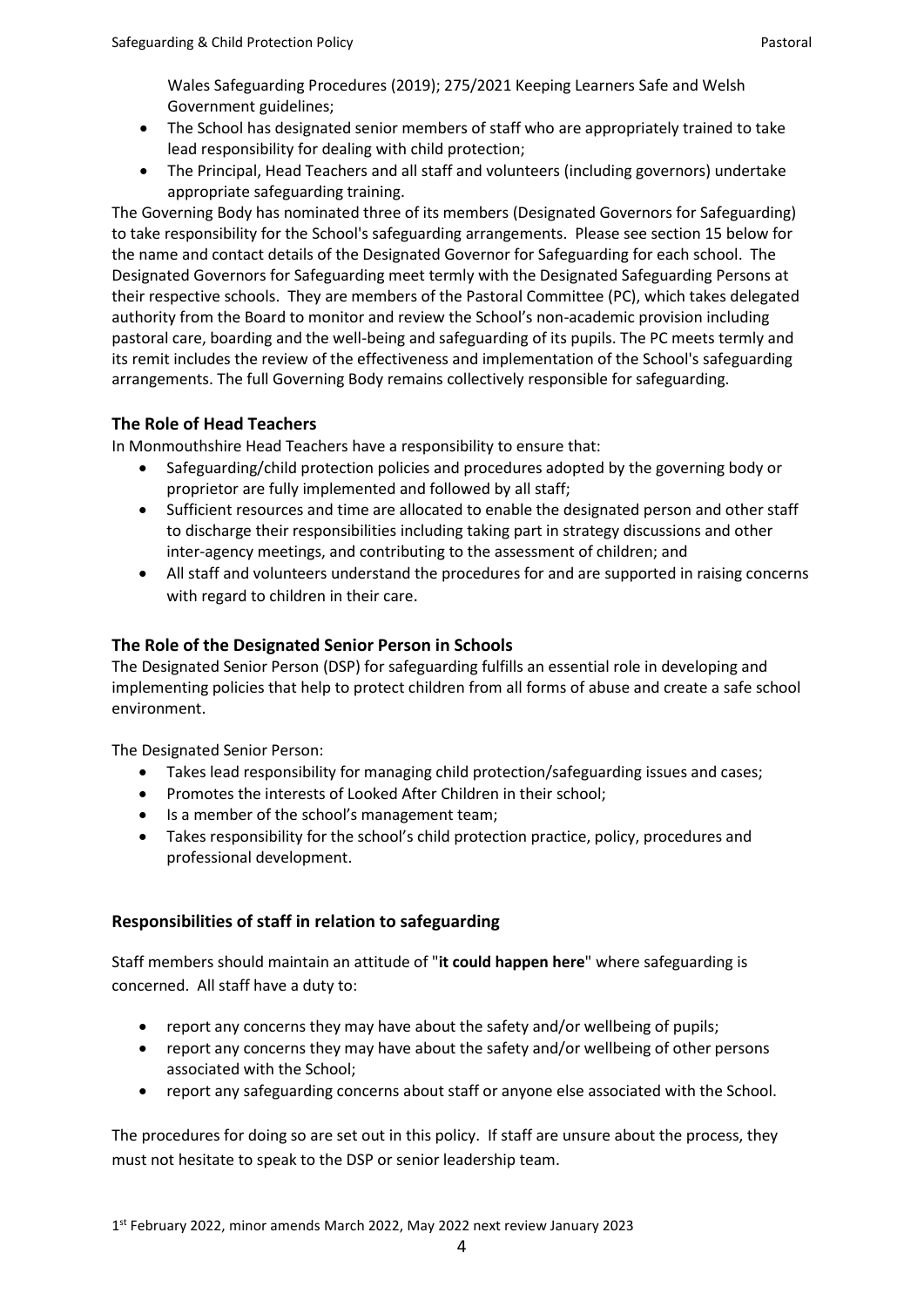# 3. Training

The School will be cognizant of national and local training requirements and guidance, which will include Safeguarding Children Board guidance, advice and training opportunities.

All staff, whether permanent or temporary, Governors and volunteers who work with children shall, as part of their induction be given access to this policy and the name and contact details of the DSP when they start work. They shall receive basic (level 1) training from a level 2/3 trained person which will be updated at least every two years via the EduCare training platform.

DSPs, senior members of staff responsible for Safeguarding & Child Protection and people working in key pastoral roles shall receive interagency Child Protection training at Level 2/3 (Safeguarding Children Board) updated at least every two years.

DSPs evidence their on-going professional development in respect of safeguarding and child protection through attendance at level 3 Safeguarding Children Board training courses, or other specialist learning or training events.

The School will ensure that the Designated Senior Persons will have received initial training when starting their role and continued professional updates as required. Specific updates as suggested by national and local requirements will be central to the DSP's development. The designated deputy will be initially supported by the designated person and consideration for joint opportunities for training with the designated person will be considered.

All staff will be regularly updated during the year as appropriate from the designated person.

The governing body will also undertake Level 1 training every two years and the nominated governors will receive more specific training to Level 2/3.

# 4. Child Abuse

Child abuse and particularly child sexual abuse can arouse strong emotions in those facing such a situation and it is important to understand those feelings and not allow them to interfere with your professional judgement.

Child abuse may come to light in a number of ways:

- i. A child may tell you what has happened to them;
- ii. From a third party (e.g. another child);
- iii. Through the child's behaviour;
- iv. A suspicious, unexplained injury to the child.

These notes are intended to provide a guide to help you identify signs of possible abuse and know what action to take in such cases.

## The Main Forms of Abuse

## *Physical Abuse*

The hitting, shaking, throwing, poisoning, burning or scalding, drowning, suffocating, or otherwise causing physical harm to a child. Physical harm may also be caused when a parent or carer fabricates or induces illness in a child whom they are looking after. Giving children alcohol, inappropriate drugs or poison is classified as physical abuse.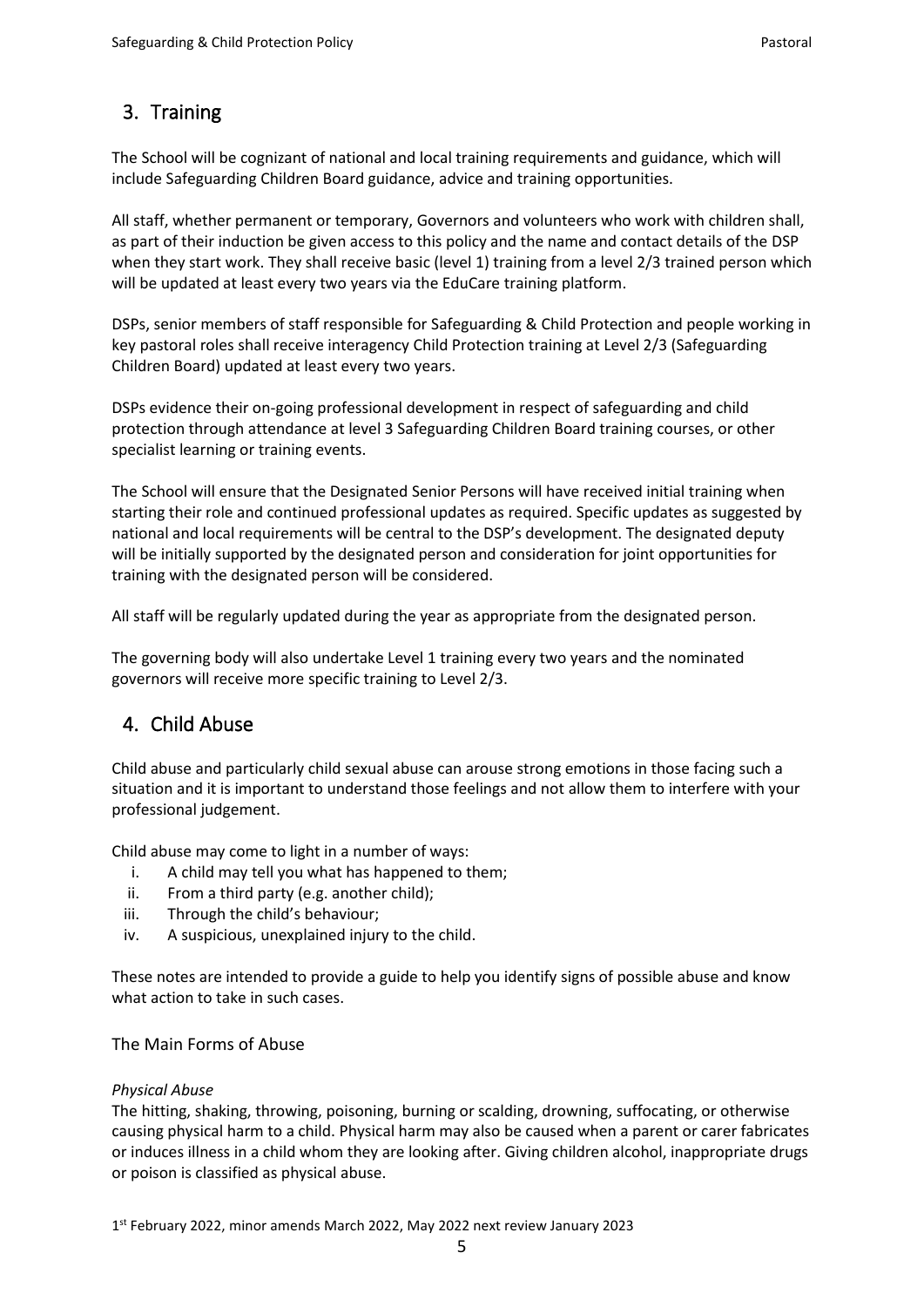#### *Sexual Abuse*

Forcing or enticing a child or young person to take part in sexual activities, whether or not the child is aware of what is happening, including:

- physical contact, including penetrative or non-penetrative acts
- non-contact activities, such as involving children in looking at, or in the production of, pornographic material or watching sexual activities or
- encouraging children to behave in sexually inappropriate ways.

## *Emotional Abuse*

The persistent emotional ill-treatment of a child such as to cause severe and persistent adverse effects on the child's emotional and behavioural development.

## *Neglect*

The failure to meet a person's basic physical, emotional, social or psychological needs, which is likely to result in an impairment of the person's well-being (for example, an impairment of the person's health or, in the case of a child, an impairment of the child's development

Abuse in all its forms can affect a child of any age. The effects can be so damaging that they may follow an individual into adulthood.

## **Identifying Signs of Possible Abuse**

Recognising abuse is not easy, even for individuals who have experience of working with child abuse. Most children will receive cuts, grazes and bruises from time to time and their behaviour may give reason for concern. There may well be reasons for these factors other than abuse, but any concern must be immediately discussed with a senior colleague to assess the situation.

The School recognises that it has a responsibility to ensure that in safeguarding all pupils it must take into account the unique needs of certain members of its pupil body. This can include pupils with special educational needs or pupils for whom English is a second language. The School will ensure that each pupil's needs are taken into account whenever a discussion takes place, and will put appropriate measures in place to ensure that each pupil is comfortable and able to communicate.

Warning signs which may alert professionals to the possibility of abuse can include:

- i. Unexplained bruising, cuts or burns on the child, particularly if these are on parts of the body not normally injured in accidents;
- ii. An injury which a parent or carer tries to hide or for which they might have given different explanations;
- iii. Changes in behaviour such as the child suddenly becoming very quiet, tearful, withdrawn, aggressive, or displaying severe tantrums;
- iv. Loss of weight without a medical explanation;
- v. An inappropriately dressed or ill-kept child who may also be dirty;
- vi. Sexually explicit behaviour, for instance playing games and showing awareness which is inappropriate for a child's age;
- vii. Aggressive and inappropriate play;
- viii. Running away from home, attempted suicides, self-inflicted injuries;
- ix. A lack of trust in adults, particularly those who would normally be close to the child;
- x. Disturbed sleep, nightmares and enuresis particularly if a child has previously been dry;
- xi. Eating problems, including over-eating or loss of appetite.

Remember, the above signs do not necessarily mean that a child has been abused. If you are concerned about the welfare of a child, however, you must act. It is a legal duty, under the Social Services and Well-being (Wales) Act 2014 to inform the local authority if there is reasonable cause to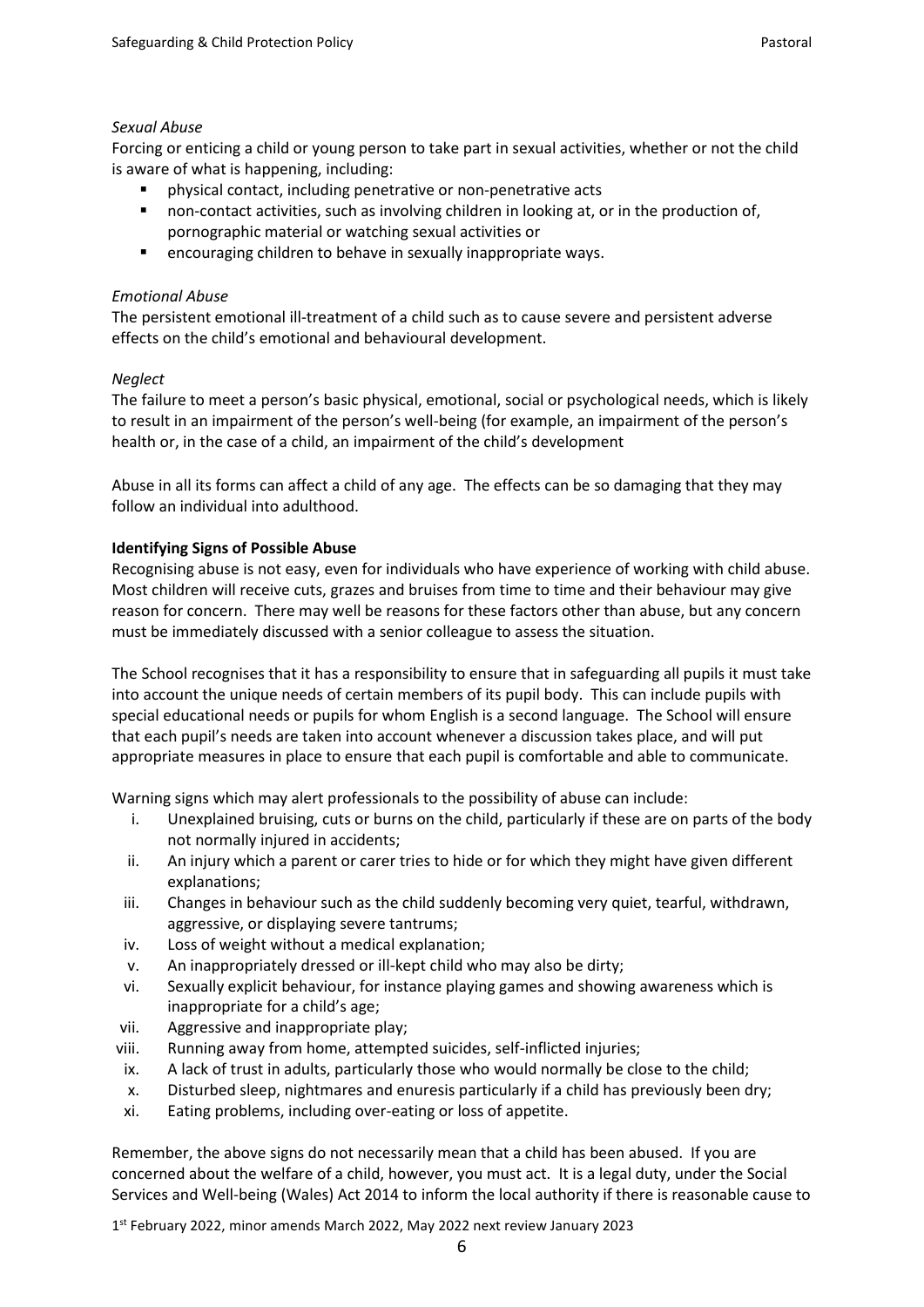believe that a child is at risk. Do not assume that someone else will help the child: they might not. Appendix A gives further information relating to symptoms.

#### **Female Genital Mutilation (FGM)**

In the UK, all forms of FGM are illegal under the *Female Genital Mutilation Act 2003*. It is an offence (regardless of their nationality and residence status) to:

perform FGM in the UK

- assist the carrying out of FGM in the UK
- assist a girl to carry out FGM on herself in the UK
- assist from the UK, a non-UK person to carry out FGM outside the UK on a UK national or permanent UK resident.

The Act also makes it an offence for UK nationals or permanent UK residents to:

- perform FGM abroad
- assist FGM carried out abroad by a UK national or permanent UK resident this includes taking a girl abroad to be subjected to FGM
- assist from outside the UK for FGM to be carried out abroad by a non-UK person on a girl or woman who is a UK national or permanent UK resident – this includes taking a girl abroad to be subjected to FGM
- assist a girl to perform FGM on herself outside the UK, even in countries where the practice is legal.

Any information or concern that a child is at immediate risk of, or has undergone, FGM must result in an immediate child protection referral. This is a **mandatory duty**.

*The All Wales Child Protocol on Female Genital Mutilation* provides advice on safeguarding girls from FGM.

The Home Office has also produced multi-agency guidelines which outline the actions that must be taken by front-line professionals, such as teachers, health professionals, police officers and social workers, to protect girls and women and offer them the support they need.

If you have concerns that a girl or young woman may be taken overseas for FGM then you must immediately raise this concern with the DSP, who will the Local Safeguarding Officer, or the Foreign and Commonwealth Office.

FORWARD is a UK organisation which provides support, counselling and safe space for girls and women to talk about their experiences. They can also educate and work with families to prevent FGM happening to any other girls in the family.

The NSPCC has a 24-hour helpline for anyone who is worried a child is at risk of, or has had FGM. You can call 0800 028 3550 or you can email fgmhelp@nspcc.org.uk.

Notify the DSP if you become aware of:

- A family arranging a long break abroad during the summer holidays, to a country where FGM is known practice.
- Unexpected, repeated or prolonged absence from school.
- Academic work suffering.
- A child may ask a teacher or another adult for help if she suspects FGM is going to happen or she may run away from home or miss school.

Indicators FGM may have taken place

A girl or woman who has had female genital mutilation (FGM) may:

• have difficulty walking, standing or sitting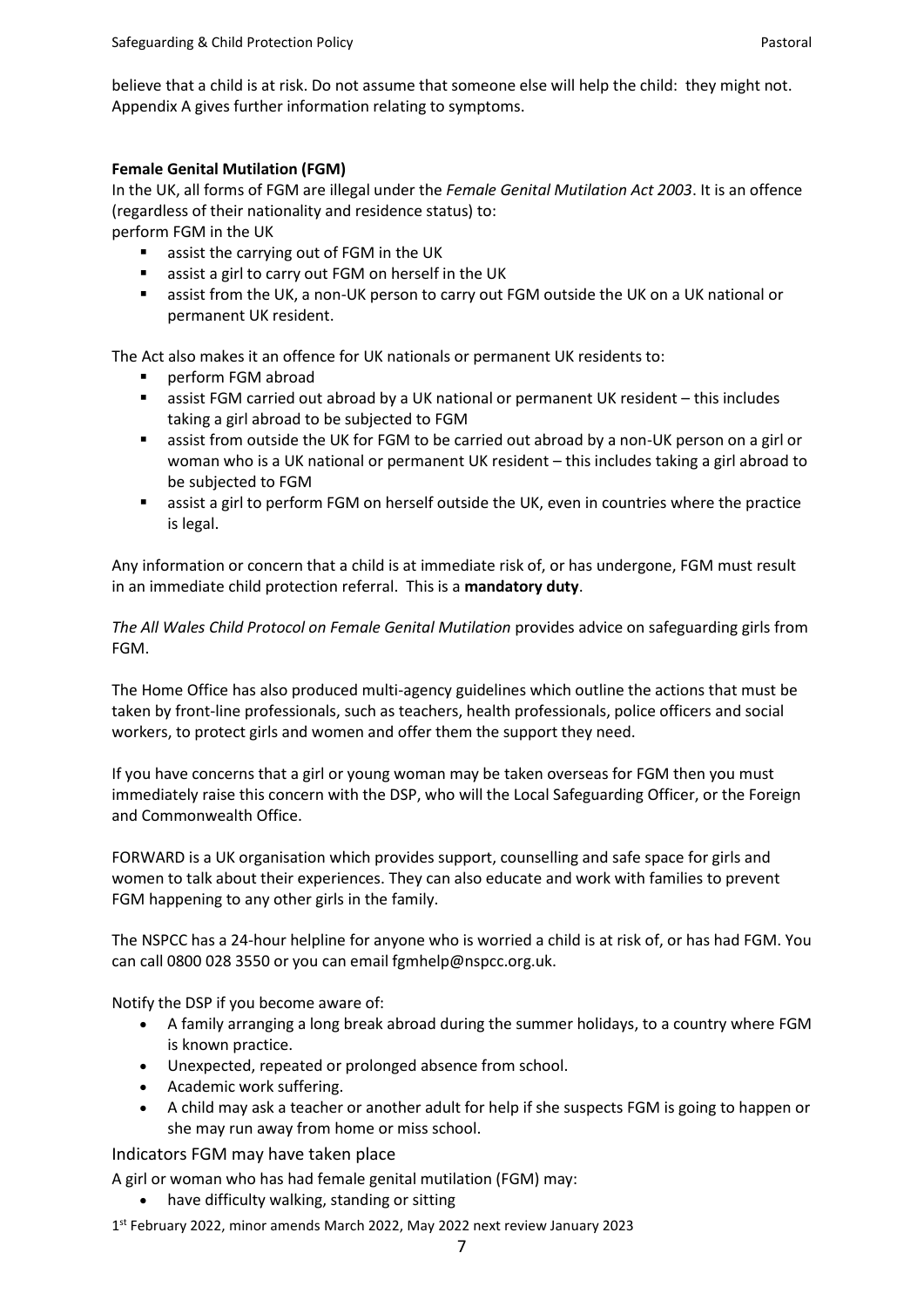- spend longer in the bathroom or toilet
- appear withdrawn, anxious or depressed
- have unusual behaviour after an absence from school
- be particularly reluctant to undergo normal medical examinations
- ask for help, but may not be explicit about the problem due to embarrassment or fear

### The physical effects of FGM

FGM can be extremely painful and dangerous. It can cause:

- severe pain
- shock
- bleeding
- infection such as tetanus, HIV and hepatitis B and C
- organ damage
- blood loss and infections that can cause death in some cases.

#### **Radicalisation and 'Prevent' Duty**

Please refer to *Counter-Terrorism, Extremism and Radicalisation Policy*.

In 2011, Welsh Government published guidance Respect and resilience: Developing community cohesion – a common understanding for schools and their communities which sets out the role that schools have in developing and supporting strategic approaches to promoting and maintaining community cohesion and eradicating violent extremism.

In 2012 the UK Government launched a refocused Prevent strategy. This strategy contained objectives to:

- respond to the ideological challenge of terrorism and the threat from those who promote it
- prevent people from being drawn into terrorism and ensure that they are given appropriate advice and support
- work with sectors and institutions where there are risks of radicalisation that we need to address.

The School will work with statutory safeguarding partners (such as local authorities, the police, the NHS and youth and offender management services) to:

- identify individuals at risk of being drawn into terrorism
- assess the nature and extent of that risk
- develop the most appropriate support plan for the individuals concerned.

The School will follow its mandatory duty to refer all concerns to the appropriate agencies.

The All Wales PREVENT referral procedure requires all referrals to be made online: <https://digitalservices.south-wales.police.uk/en/all-wales-prevent-partners-referral-form/>

# 5. Prevention

Abuse is more likely to be prevented or reported quickly if pupils have high self-esteem, confidence, supportive friends and open lines of communication with trusted adults.

At the Haberdashers' Monmouth Schools we will:

- i. maintain an ethos where pupils feel secure and are encouraged to talk and where they believe adults and prefects will listen;
- ii. make sure that pupils know that there are adults in the school whom they can approach if they are worried or are in difficulty;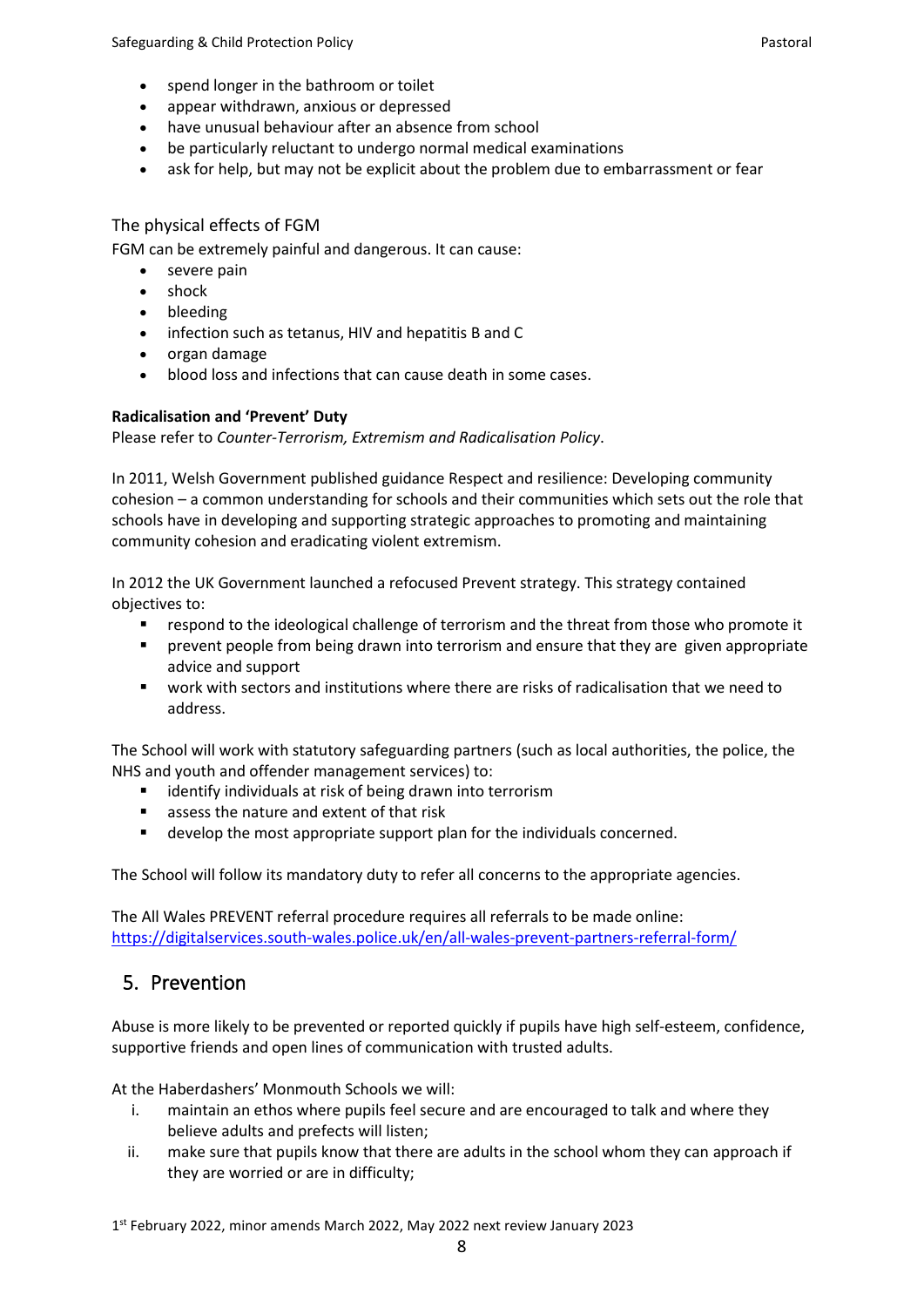- iii. include in the curriculum and in activities and PSHE lessons opportunities for pupils to gain self-esteem and confidence so they gain the skills to stay safe and to know to whom to turn for help;
- iv. include in the curriculum material which will help pupils to gain a supportive and caring attitude to others.
- v. Have robust anti-bullying procedures and respond to every instance of bullying (alleged or suspected).

In order to help protect pupils from possible harm, members of staff are asked to take any adult who is looking for a pupil to the School Reception.

# 6. Procedures

The procedures followed at The Haberdashers' Monmouth Schools have been accepted by our LSCB (Local Safeguarding Children Board) and are in line with the All Wales Child Protection Procedures.

The School will:

- i. Ensure that senior members of staff are designated with the lead responsibility for child protection.
- ii. Ensure that DSPs have appropriate training on a regular basis.
- iii. Inform staff and governors of the names of the designated members of staff.
- iv. Have procedures in place to take forward concerns when the designated persons are unavailable.
- v. Ensure that members of staff are aware of the need to be vigilant for signs of abuse and that they will know how to respond to a pupil who may tell of abuse.
- vi. Ensure that parents are sent information about the School's Child Protection policy and procedures.
- vii. Provide appropriate training for staff so that they understand their personal responsibilities, know the School's procedures, are vigilant and know how to support a pupil who tells of abuse.
- viii. Ensure that there are robust physical restraint procedures in place and that all staff are trained accordingly.
- ix. Notify the social services if a pupil on the child protection register is excluded from the School for a fixed term or permanently; or if there is an unexplained absence of a pupil on the child protection register of more than two days duration, or one day following a weekend.
- x. Maintain links with relevant agencies and cooperate as required with their enquiries regarding child protection matters including attendance at initial case conferences, core groups and child protection review conferences.
- xi. Keep written records of concerns about children even when there is no need to refer the matters to social services. These records will include date, event and action taken. These records will be confidential and kept in secure, locked locations.
- xii. Ensure that all staff are DBS checked and that all new staff are checked in accordance with Welsh Assembly guidance circular "*Keeping Learners Safe*".
- xiii. Pass on written safeguarding records, both paper and electronic, to a pupil's new school when they move schools. If it is not possible to ascertain which school a pupil is attending after leaving HMS, the School will inform the local authority and will seek advice about the passing on of existing safeguarding records.
- xiv. Designate Governors for Safeguarding.
- xv. Act on any concerns about pupils who have been exposed to radicalisation, in accordance with our Radicalisation Policy.
- xvi. Ensure that pupils with special educational needs are appropriately provided for and seek immediate support when a concern is raised by or about a pupil with SEN.
- 1st February 2022, minor amends March 2022, May 2022 next review January 2023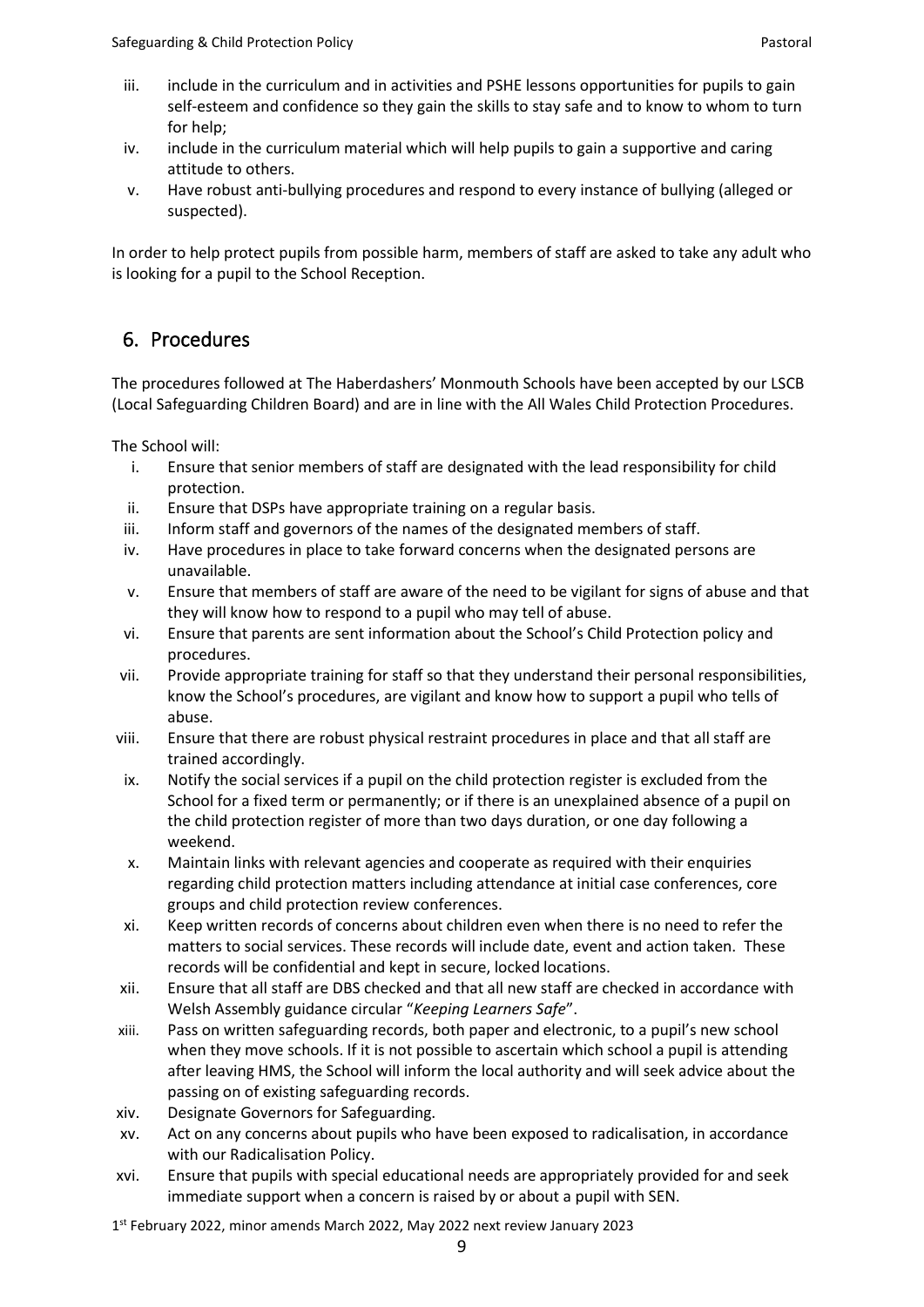- xvii. Notify the Charity Commission in the case of a serious incident, in accordance with Charity Commission guidelines (see below for further information).
- xviii. Ensure that all governors are DBS checked and that all new governors are checked in accordance with the latest regulations.

When a member of staff sees signs in the behaviour or attitude of a pupil which causes him or her concern, one of the members of staff responsible for Child Protection (DSP) must be informed. If, in the judgement of the DSP, a referral needs to be made, they will inform (within 24 hours in writing, or with written confirmation of a telephone referral) the relevant child protection/safeguarding service. Referrals are always be made to social services of the local authority where a pupil resides. In the case of a boarder who resides outside the UK, the referral is made to Monmouthshire social services.

- i. If an allegation is made against a member of staff then this must be reported to the Head Teacher as well as the DSP (see *Keeping Learners Safe*).
- ii. If the cause for concern is the member of staff responsible for Child Protection, the DSP, then the member of staff must inform the Deputy DSP and the Head Teacher.
- iii. If the cause for concern is the Head Teacher, then the Principal must be contacted.
- iv. If the cause for concern is the Principal, then the Chair of the Governors must be contacted.

If urgent action needs to be taken then the police should be notified at the earliest possible opportunity.

Further information and advice on these matters is available from the DSP.

The DSP has the responsibility for raising staff awareness of child protection matters. This will include giving a copy of the Safeguarding & Child Protection Procedure to new staff, making current staff aware of changes in the procedure and meeting with new staff to explain and answer questions on the procedures.

## **Listening to the Child**

- i. Don't make promises which you may not be able to keep. Don't promise to keep what you have been told a secret as you have a responsibility to disclose information to those who need to know and they may be able to help.
- ii. Remember that the child's welfare is paramount and this must be the most important consideration.
- iii. Listen carefully to any complaint or allegation by the child and tell and show the child that you are taking them seriously.
- iv. Keep questions to a minimum but make sure you are absolutely clear about what a child has said so that you can pass on this information to professionals who are trained and experienced in investigating possible child abuse. Do not prompt or ask leading questions.
- v. Acknowledge how difficult and painful if must have been for them to confide in you and reassure the child, stressing that they are never to blame.
- vi. Stay calm: don't take hasty or inappropriate action.
- vii. As soon as possible after talking with the child make a written record of what the child said, how they were behaving, and what you did in response. Use their exact words if possible.
- viii. Note the date, time, place and names of those present and then sign this record and take it to the DSP as soon as possible after the meeting. Alternatively, the school 'conversation record' form can be used. All conversations must be recorded on the appropriate conversation records, promptly.

## **Talking to Parents and Carers**

When reading this section it must be remembered that the safety of the child must be paramount.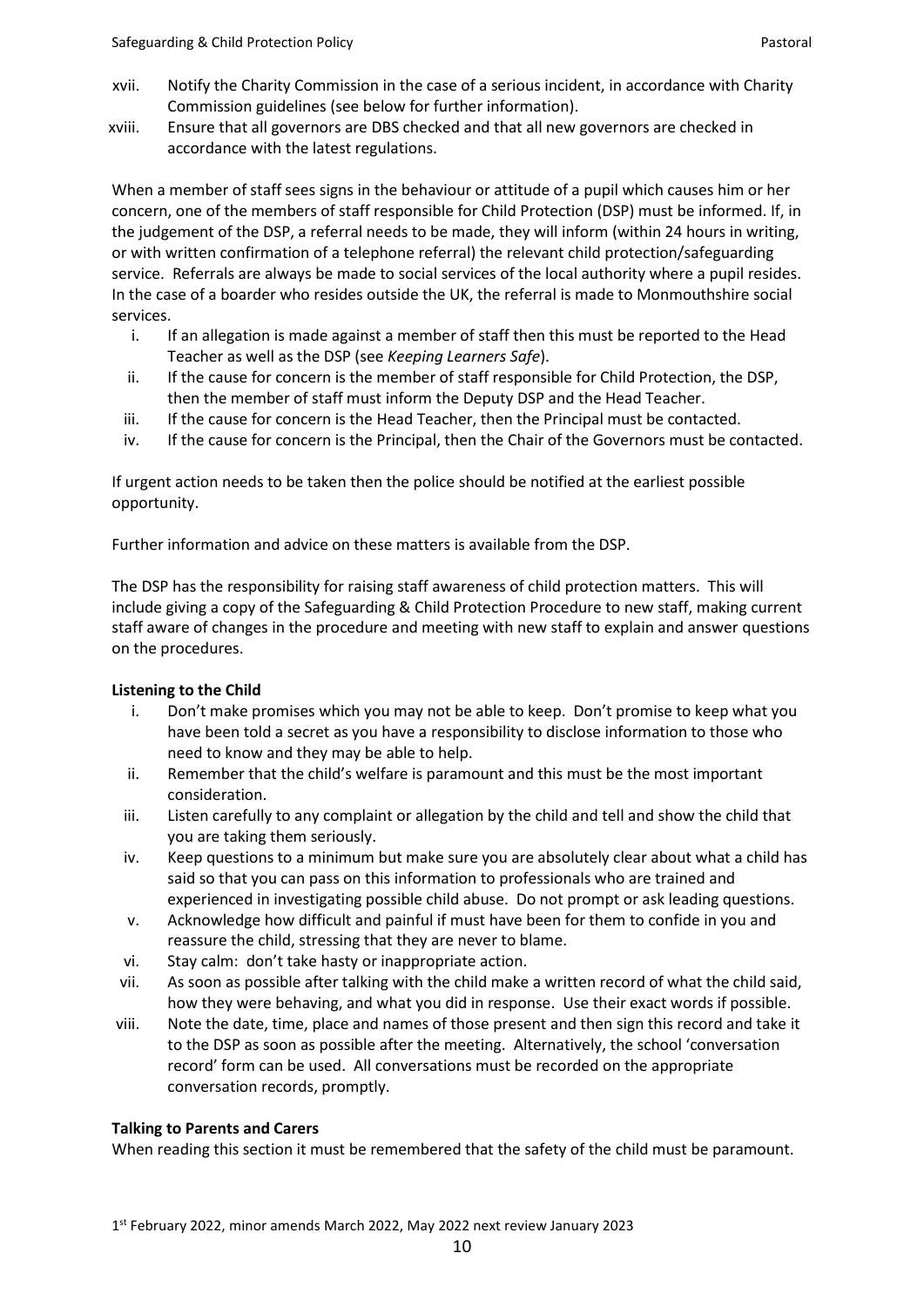It is possible that a relationship with parents and carers will have been established and as a general principle it is important to be open and honest when dealing with them.

There may be circumstances, however, when it is not appropriate for parents to be informed immediately of the concerns you have, as this may prejudice any investigation and may place the child at even greater risk.

Always discuss your concerns first with the DSP (contact with parents should be delayed until advice has been sought from one of the professional agencies who have been notified).

#### *Privately fostered children*

The Children Act 2004 establishes the duty of all local authorities to promote awareness of the need to notify them about any privately fostered children living in their area.

In 2011 the Welsh Government published *Protecting Children, Supporting*

*Foster Carers: A Toolkit for Dealing with an Allegation of Abuse* to assist fostering services in the public and independent sectors, and child protection managers in dealing with allegations against foster carers.

The School recognises its duty to notify the local authority of any private fostering arrangement that comes to their attention where they are not satisfied that the local authority has been, or would be, notified of the arrangement. It is good practice to inform the foster parents of the referral but if it is considered that this could place the child at risk of harm then it is not necessary to obtain consent. The Children Act 1989 creates a number of offences in connection with private fostering, including failure to notify an arrangement or to comply with any requirement or prohibition imposed by the authority. The Children Act 2004 strengthens local arrangements for notification.

#### **Responding to Child Abuse: What to do if you are concerned**

Remember that it is not your responsibility to decide if child abuse has occurred, but it is your responsibility to take action, however small your concern.

Your first step must be to inform the DSP who will take responsibility for seeking any additional advice and for contacting the local Social Services Department or the police who are trained to deal with such situations and have the necessary legal power to protect the child.

Haberdashers' Monmouth Schools use an online system called MyConcern for the raising of concerns of a safeguarding nature, or about child abuse. All members of HMS teaching and support staff have a MyConcern account and should see a member of the ICT department if they do not know how to access the system. Upon receipt of a MyConcern entry, the relevant DSP will decide on further action and assign tasks as necessary. Unfamiliarity with MyConcern should never prevent a member of staff from raising a concern about a pupil; it is perfectly acceptable for them to speak to the relevant DSP directly to raise the concern, and for the MyConcern entry to be made later. MyConcern archives all entries and a pupil's MyConcern records can be passed on to another school which uses MyConcern electronically and securely.

If a DSP is not available, or concerns for the child remain, then you must contact the local Care Standards Inspectorate for Wales, Social Services Department, the Police or the NSPCC yourself. It is a legal duty (Social Services and Well-being (Wales) Act 2014) to raise a concern if there is due cause to do so. There will be immunity from disciplinary action against staff for "whistle blowing" in good faith.

The agency receiving your referral will take responsibility for ensuring that appropriate investigations are undertaken and the child protected.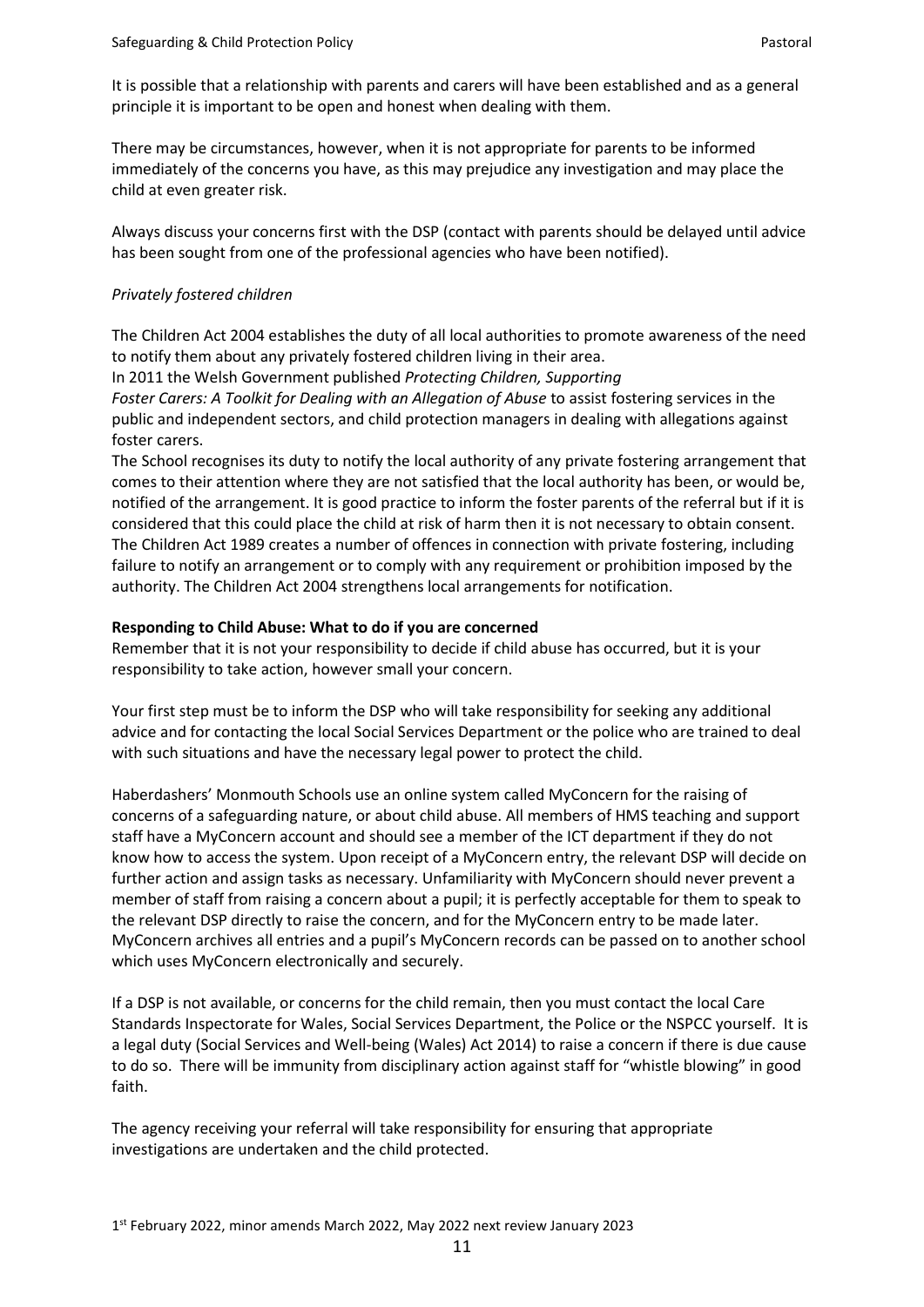The DSP and the main School office have the contact details of the [Gwent](http://www.sewsc.org.uk/) Safeguarding. The DSP liaises with the Designated Lead Officer for Safeguarding in Education (Monmouthshire).

#### **Referrals**

Referrals are made to the local authority where a pupil resides (or Monmouthshire, in the case if overseas boarders) by the DSPs, the Assistant DSPs or by a Level 3 trained member of staff who has informed the DSP or Assistant DSP that they are going to make a referral.

All records are collated (internal referral forms; conversation records and any other relevant information).

In most instances a preliminary discussion will be held between the DSP and the appropriate Children's Services agency. This is to ensure that the correct information that is required, is shared.

A multi-agency referral form will be filled out and submitted. A copy will be held securely in the pupil's safeguarding file, alongside all subsequent information.

The DSP or person making the referral may attend strategy meetings relevant to the case. Minutes of these meetings will be taken by a nominated minute-taker and a record will be kept on the pupil's safeguarding file.

# 7. Supporting Pupils at Risk

The Haberdashers' Monmouth Schools recognise that children who are abused or who witness violence may find it difficult to develop a sense of self-worth or view the world as a positive place. School may be the only stable, secure and predictable element in the lives of children at risk. Nevertheless, whilst at school their behaviour may still be challenging and defiant or they may be withdrawn.

The School will support pupils through:

- i. The curriculum to encourage self-esteem and self-motivation.
- ii. The school ethos which promotes a positive, supportive and secure environment and which gives all pupils and adults a sense of being respected and valued.
- iii. The implementation of a good behaviour policy.
- iv. A consistent approach which will ensure the pupil knows that some behaviour is unacceptable but that they are always valued.
- v. A commitment to develop productive, supportive relationships with parents.
- vi. The development and support of a responsive and knowledgeable staff group, trained to respond appropriately in child protection situations.
- vii. Recognition that statistically children with behavioural difficulties and disabilities are most vulnerable to abuse. Members of staff who work in any capacity with children with profound and multiple disabilities, sensory impairment and / or emotional and behavioural problems will need to be particularly sensitive to signs of abuse.
- viii. Recognition that in a home environment where there is domestic violence, drug or alcohol abuse, children are vulnerable and in need of considerable support and/or protection.
- ix. The offering of the services of a School Counsellor, where appropriate, in addition to sensitive care from school pastoral staff.

# 8. Behaviour

The School has outlined in the Appendix B behaviours, expected from all adults, which clearly state our values and expectations.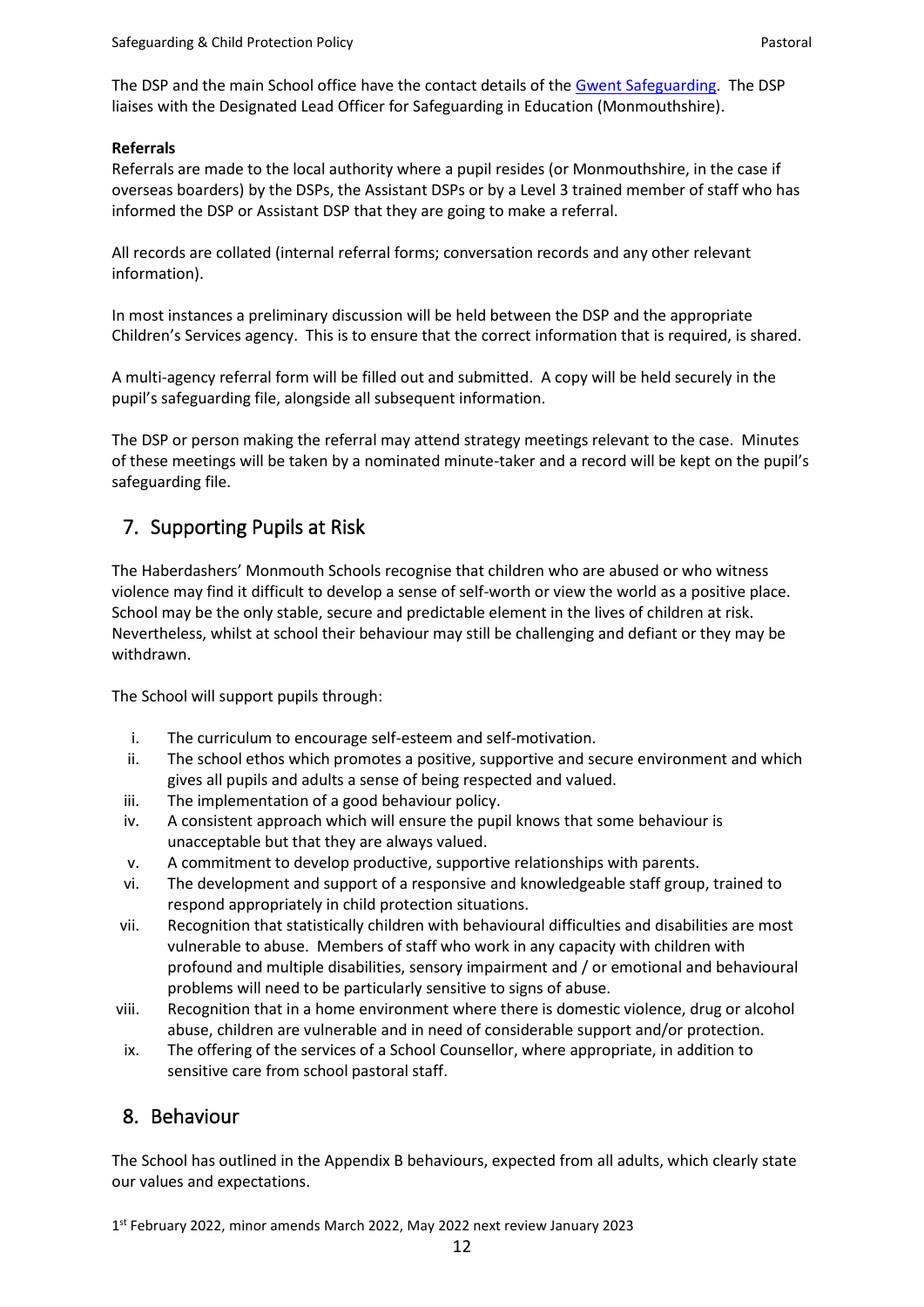# 9. Records and Record Keeping

Well-kept records are essential in situations where it is suspected that a child may be at risk of harm.

All establishments, organisations and services in Monmouthshire are required to maintain accurate and relevant child protection/safeguarding records. These records must be kept in a secure place and separate from all other records pertaining to the child. These Child Protection Records should be accessed and maintained by the designated person/s only. Records must be clear, accurate, timed and dated with all actions and decisions recorded. The Schools will adhere to the requirements of General Data Protection Regulations (GDPR), which came into force on 25 May 2018.

Documents, e.g. conversation records, can be scanned and stored on a pupil's MyConcern profile. Safeguarding records stored on MyConcern are secure and can be passed to another institution via a secure electronic method if that institution uses MyConcern.

Each establishment, organisation or service in Monmouthshire will need to include in their child protection policy specific procedures for the information sharing and the transfer of sensitive records as and when required.

# 10. Bullying

The Haberdashers' Monmouth Schools are committed to providing a friendly, caring environment for all our pupils and staff. We are committed to every person and our ethos is positive and inclusive. Bullying, in any form, is contrary to our principles and will not be tolerated. All members of the community have the right to work in a secure and caring environment. They also have a responsibility to contribute to the protection and maintenance of such an environment.

See *Anti-Bullying Policies* for further information.

Welsh Government guidance *Rights, Respect, Equality: Statutory guidance for governing bodies of maintained schools (Nov 2019)* provides information on tackling bullying in schools and the steps to be taken to support children and young people who report bullying outside school. Although directed at maintained schools, the guidance is considered best practice to be followed and covers:

- bullying around race, religion and culture
- bullying involving children with special educational needs and disabilities
- homophobic bullying
- sexist, sexual and transphobic bullying
- cyberbullying advances in communication technologies, and access to them by children and young people, has required schools to be vigilant and innovative in finding solutions to their misuse.

*Tackling Hate Crimes and Incidents: A Framework for Action* was launched by the Welsh Government in May 2014. The Welsh Government has funded a children and young person's helpline through MEIC Cymru and a National Hate Crimes and incidents Centre through Victim Support Cymru.

# 11. Physical Intervention

See Physical Restraint Policies for further information:

As part of our effective Safeguarding procedures, we recognise that there may be rare occasions where physical intervention is necessary. Physical intervention should only ever be used to: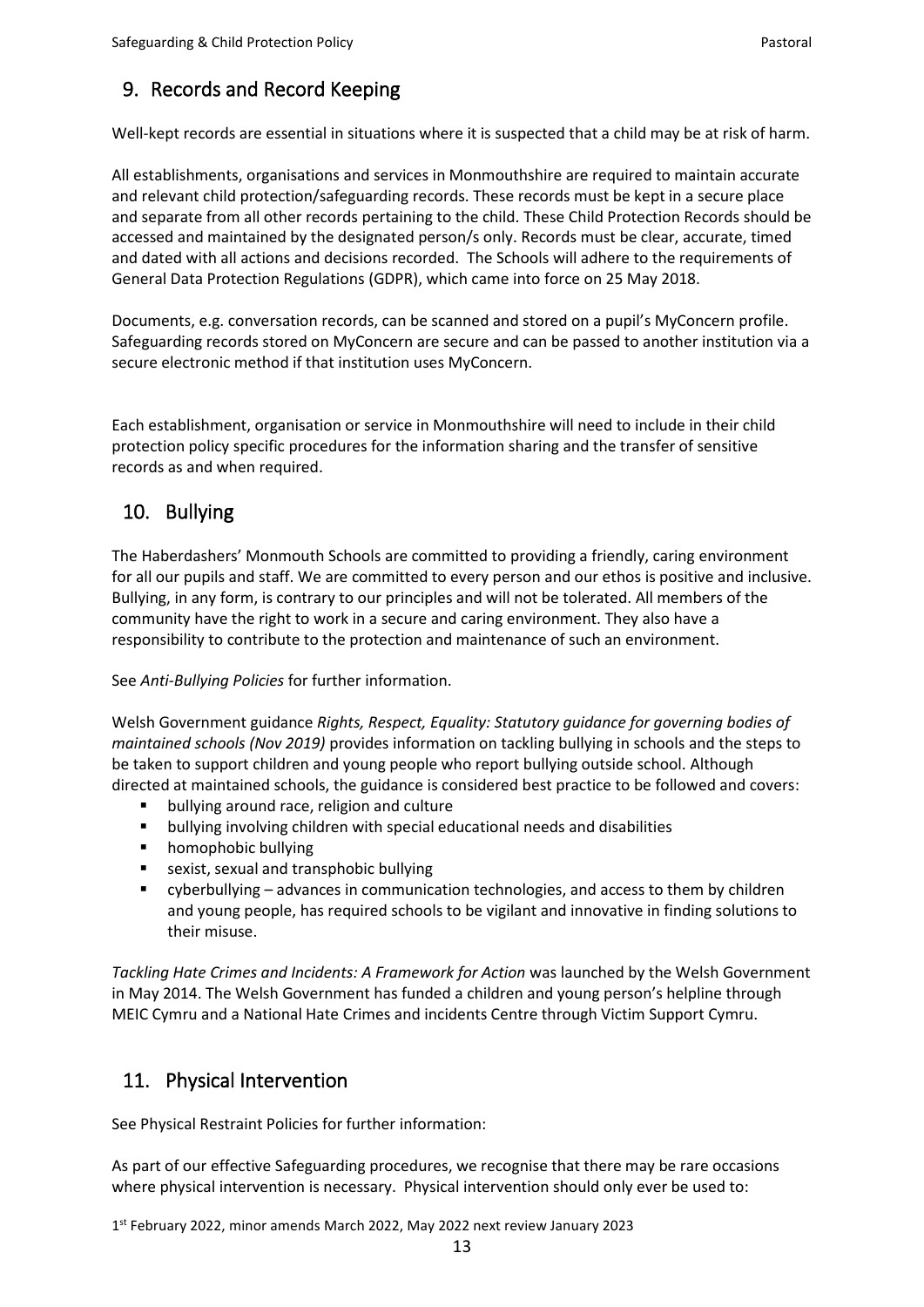- Maintain the safety of pupils and staff
- Prevent serious breaches of school discipline
- Prevent serious damage to property

#### *Corporal Punishment*

Under no circumstances should any form of corporal punishment be used upon a pupil.

#### *Reasonable Force*

There may be occasions when circumstances warrant the restraining of a child – holding the child against their will.

The law does not lay down precise acts of force which are deemed 'reasonable' in given circumstances. Its use will always depend upon the particular circumstances. The use of force can be minimised by:

- Creating a calm environment that minimises the risk of incidents
- De-escalating incidents if they do arise
- It is important to communicate calmly with the pupil, using non-threatening behaviour and language, ensuring the pupil can see a way out of a situation. Strategies might include going to a quiet room away from bystanders.

Restraint is only used when the risks involved in doing so are outweighed by the risks involved in not using force.

# 12. What to do if staff have a concern about someone else's welfare

Staff who have concerns about the welfare of others or any other safeguarding issue not expressly covered by this policy, must report them.

In the absence of an express procedure about reporting, they must report such concerns to their line manager in the first instance.

# 13.Whistleblowing

The School has a policy and procedure on whistleblowing to enable members of staff to raise concerns internally and in a confidential fashion about fraud, malpractice, health and safety, criminal offences, miscarriages of justice, and failure to comply with legal obligations or unethical conduct including potential failures by the School or its staff to properly fulfil its safeguarding responsibilities. The policy also provides if necessary, for such concerns to be raised outside the organisation. Please see the School's Whistleblowing policy (section 22 of the Employment Manual).

Please see Appendix D of this policy for the procedures applicable to dealing with allegations against staff involving risks of harm to children.

The School will follow its employment procedures for dealing with any other concern raised about staff, involving external agencies as appropriate.

Detailed guidance is provided to staff to ensure that all staff are clear on the rules of conduct and the expectations of the School in relation to contact with pupils, parents, colleagues and any other person who comes into contact with the School. See Appendix B of this policy for further information.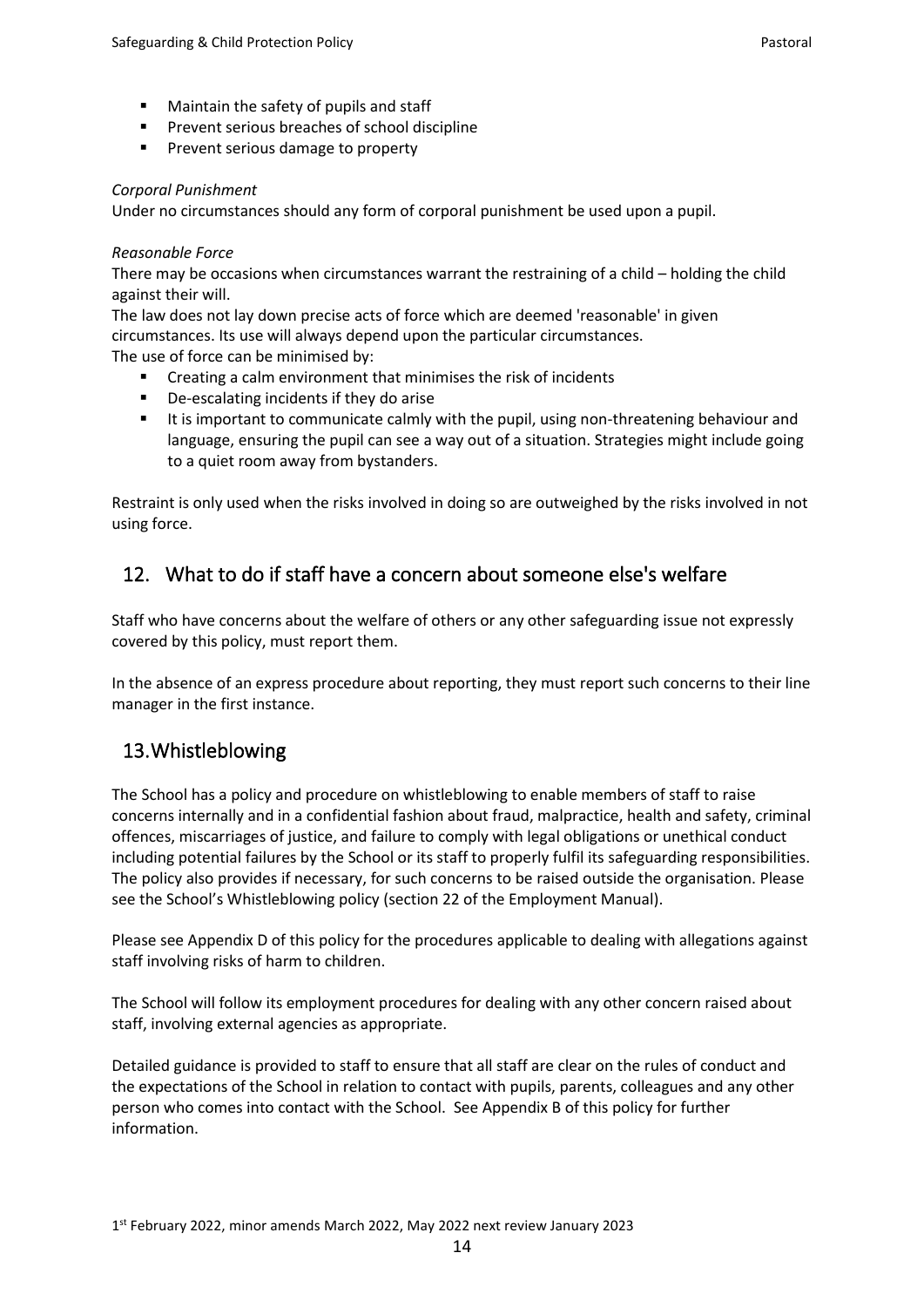# 14. Additional reporting

In addition to the reporting requirements explained above, the School will consider whether it is required to report safeguarding incidents to any other regulatory body or organisation, including but not limited to:

### **Charity Commission**

The School is a registered charity and is required to report all serious incidents to the Charity Commission in accordance with the guidance [How to report a serious incident in your charity](https://www.gov.uk/guidance/how-to-report-a-serious-incident-in-your-charity)  [\(Charity Commission, September 2017\).](https://www.gov.uk/guidance/how-to-report-a-serious-incident-in-your-charity)

Serious incidents that will be reported to the Charity Commission include suspicions, allegations or incidents of abuse involving pupils. This is likely to involve the following:

(i) pupils have been, or are alleged to have been, abused or mistreated while under the care of the School or by someone connected with the School, for example a Governor, staff member or volunteer;

(ii) there has been an incident involving the abuse or mistreatment (alleged or actual) of someone and this is connected with the activities of the School;

(iii) there has been a breach of the School's procedures or policies which has put pupils at risk, including failure to carry out checks which would have identified that a person is disqualified in law, under safeguarding legislation, from working with children.

The School will notify the Charity Commission of other agencies to which the incident has been reported in accordance with this policy.

#### **Insurers**

The School will consider whether it is necessary to report a safeguarding incident to the relevant insurers and / or brokers. It may be necessary to report to a number of insurers as there may be concurrent cover under existing and historic policies.

If the School is in any doubt with regard to the correct insurer and / or policy and / or if it is unable to locate the relevant insurer, professional advice should be sought.

## **Boarding Schools Association (BSA)**

The School will report to the BSA all safeguarding cases which have resulted in a referral to an external body and which involve allegations against staff or peer on peer abuse.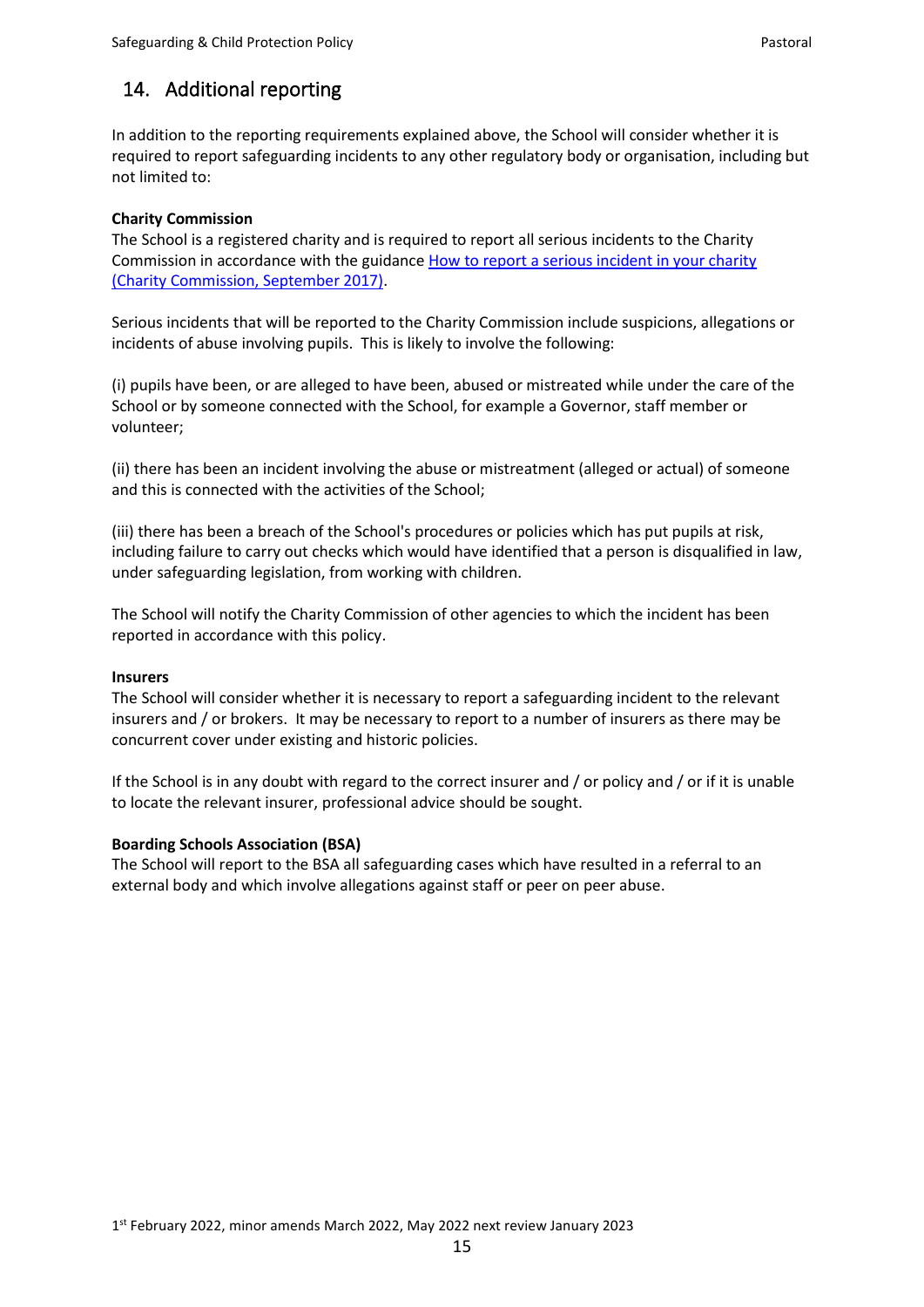# <span id="page-15-0"></span>15.Safeguarding Teams

# **Monmouth Prep School**



**Mr Tom Evans** Deputy Head of Monmouth Prep School (Pre-Prep and Pastoral Lead), **DSP**



**Mr Neil Shaw** Head of Monmouth Prep School **Deputy DSP**



**Mrs Jo Booth** Designated Governor for Safeguarding

[evans.thomas@habsmonmouth.org](mailto:evans.thomas@habsmonmouth.org) [shaw.neil@habsmonmouth.org](mailto:shaw.neil@habsmonmouth.org)

Tel: 07970 297543

MPS Colleagues who are trained to Level 3:

| Mr         | ™om      | Evans  | Deputy Head of Monmouth Prep School (Pre-Prep and Pastoral Lead), |
|------------|----------|--------|-------------------------------------------------------------------|
|            |          |        | Designated Senior Person                                          |
| Mr         | Neil     | Shaw   | Head of Monmouth Prep School                                      |
| <b>Mrs</b> | Victoria | Tavlor | Teacher at Monmouth Prep School                                   |
|            |          |        |                                                                   |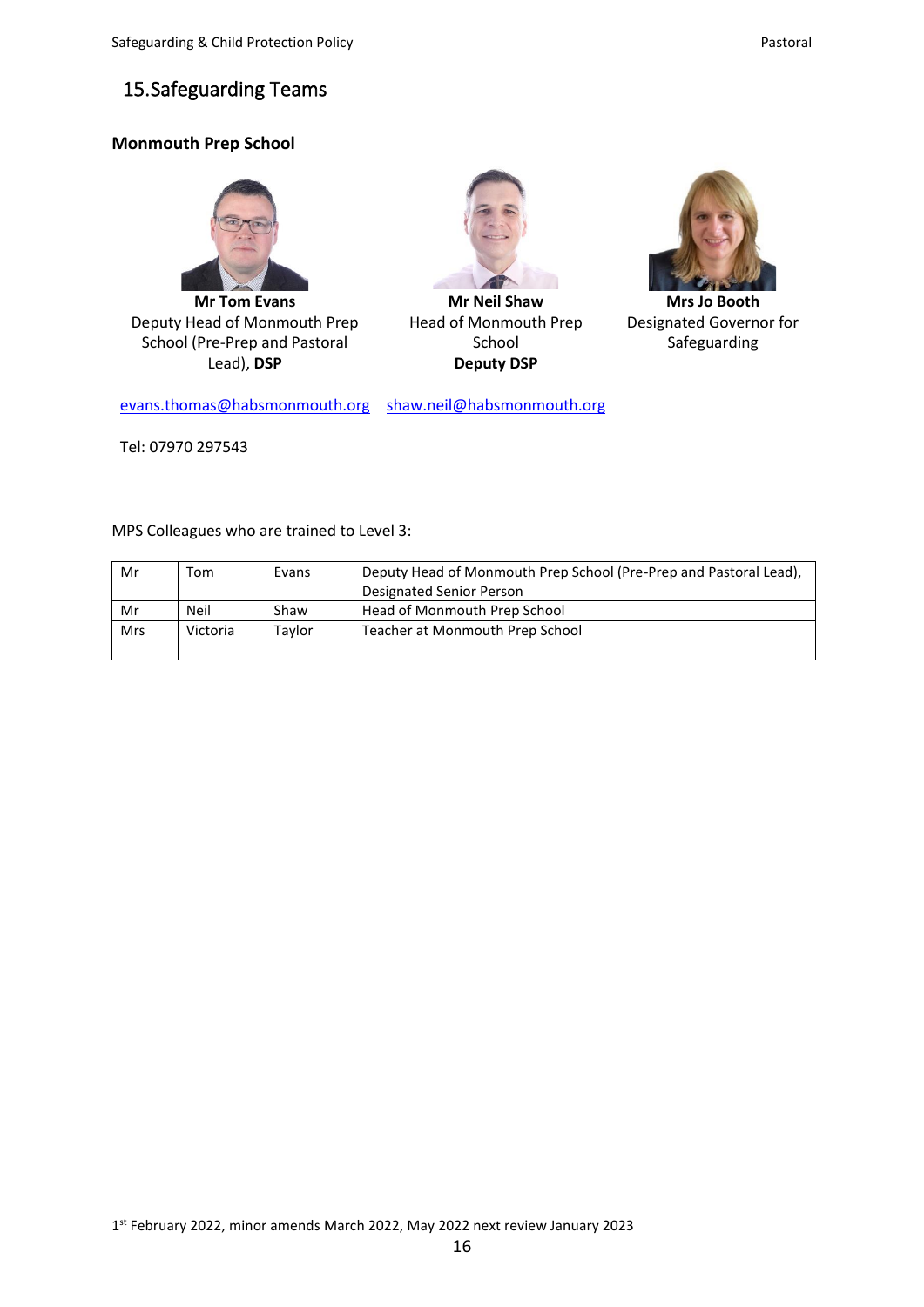## **Monmouth School for Girls**



**Mrs Rachel Rees** Deputy Head (Pastoral) MG **DSP**

rees.rachel @habsmonmouth.org

Tel: 07841 710874



Director of Boarding **Deputy DSP (Boarding)**

Peace.alexander @habsmonmouth.org



**Ms Jodie Knight** Head of Year **Deputy DSP**

knight.jodie @habsmonmouth.org



**Mrs Alison Hutchings** Head of Year **Deputy DSP**

hutchings.alison @habsmonmouth.org



**Miss Sarah Fowler** Assistant Head (Wellbeing) **Deputy DSP**

fowler.sarah @habsmonmouth.org



**Mrs Jo Booth** Designated Governor for Safeguarding

MG Colleagues who are trained to Level 3:

| <b>Mrs</b>  | Rachel   | Rees             | Senior Deputy Head (Pastoral) (Designated Senior Person and<br>designated person for Looked After Children (LAC) in Monmouth<br>Schools) |
|-------------|----------|------------------|------------------------------------------------------------------------------------------------------------------------------------------|
| <b>Mrs</b>  | Jessica  | <b>Miles</b>     | <b>Headmistress</b>                                                                                                                      |
| Mr          | Alex     | Peace            | Director of Boarding and Designated Senior Person MB                                                                                     |
| <b>Miss</b> | Sarah    | Fowler           | Assistant Head (Wellbeing) Deputy DSP                                                                                                    |
| <b>Mrs</b>  | Liz      | Gregory          | Senior Deputy Head (Academic - Professional Development)                                                                                 |
| <b>Mrs</b>  | Melina   | Willis           | PA to the Head                                                                                                                           |
| <b>Mrs</b>  | Louise   | Goodwin          | Senior School Nurse                                                                                                                      |
| <b>Mrs</b>  | Julia    | Harper           | Head of Year 10                                                                                                                          |
| Ms          | Jodie    | Knight           | Head of Year 11 Deputy DSP                                                                                                               |
| <b>Mrs</b>  | Marie    | Wilkes           | Head of Year 12                                                                                                                          |
| <b>Mrs</b>  | Alison   | <b>Hutchings</b> | Head of Year 13 Deputy DSP                                                                                                               |
| <b>Mrs</b>  | Kate     | Lewis            | Head of Augusta House                                                                                                                    |
| Rev         | Clifford | Swartz           | Chaplain                                                                                                                                 |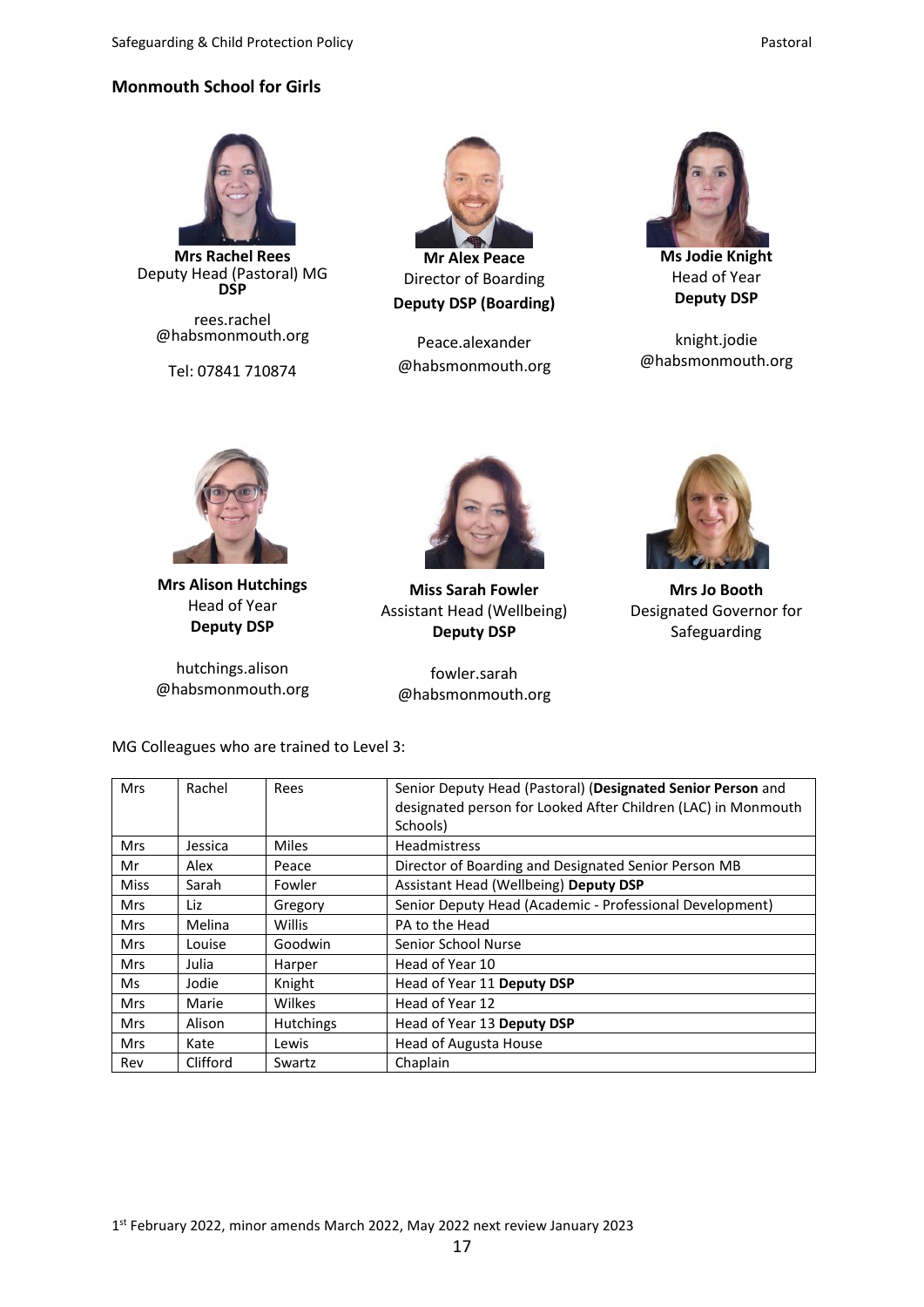#### **Monmouth School for Boys**



**Mr David Edwards** Senior Deputy Head (Pastoral) MB **DSP**

edwards.david @habsmonmouth.org

Tel: 07771 955 365



**Mr Alex Peace** Director of Boarding **Deputy DSP (Boarding)**

peace.alexander @habsmonmouth.org



Mrs Liz Gregory Senior Deputy Head-Professional Development **Deputy DSP**

gregory.liz@habsmonmouth.org



**Miss Sarah Fowler** Assistant Head (Wellbeing) **Deputy DSP**

fowler.sarah @habsmonmouth.org



**Mr David Hope** Housemaster **Deputy DSP**

hope.david @habsmonmouth.org



**Mr Philip Alderman** Designated Governor for Safeguarding

| Mr          | David    | Edwards       | Senior Deputy Head (Pastoral) Designated Senior Person |
|-------------|----------|---------------|--------------------------------------------------------|
| Mr          | Alex     | Peace         | Director of Boarding and Deputy DSP (Boarding)         |
| <b>Miss</b> | Sarah    | Fowler        | Assistant Head (Wellbeing) and Deputy DSP              |
| Mr          | David    | Hope          | Housemaster Weirhead House and Deputy DSP              |
| Mr          | Simon    | Dorman        | Headmaster, Monmouth School for Boys                   |
| <b>Mrs</b>  | Liz      | Gregory       | Senior Deputy Head (Professional Development)          |
| <b>Mrs</b>  | Louise   | Goodwin       | Senior School Nurse                                    |
| <b>Mrs</b>  | Tracey   | Jones         | School nurse                                           |
| Mr          | Matthew  | Lewis         | <b>Housemaster School House</b>                        |
| Mr          | Keith    | Madsen        | Housemaster Glendower House                            |
| Ms          | Sheila   | Mone          | Housemaster Chapel House                               |
| <b>Mrs</b>  | Georgie  | Peace         | <b>Housemaster Tudor House</b>                         |
| Mr          | Mark     | Tamplin       | Housemaster Hereford House                             |
| Mr          | Philip   | Vaughan-Smith | Housemaster of New House                               |
| Rev         | Clifford | Swartz        | Chaplain                                               |

18

MB Colleagues who are trained to Level 3**:**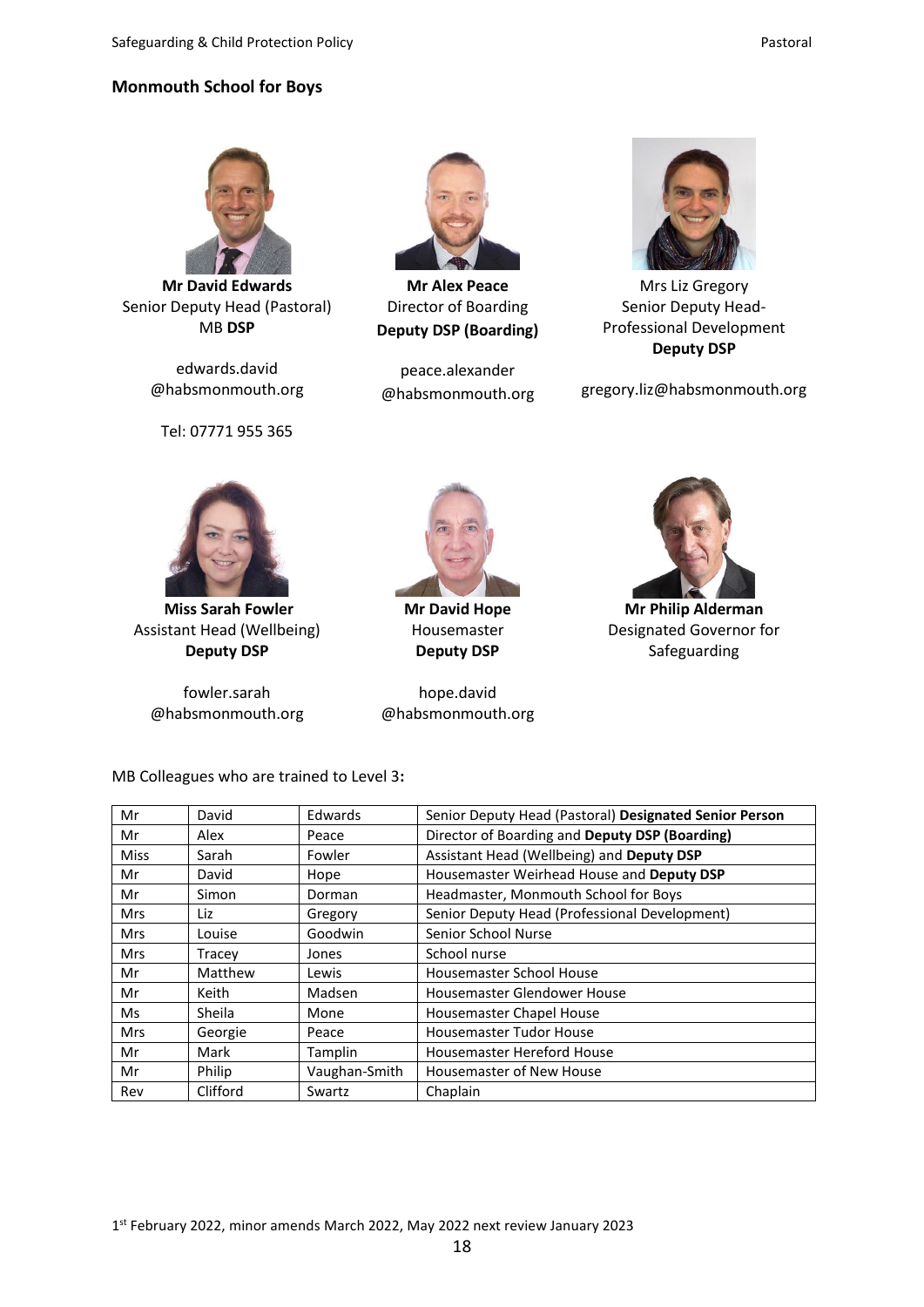| Lord       | Colin       | Moynihan      | <b>Chair of Governors</b>            |
|------------|-------------|---------------|--------------------------------------|
| <b>Mrs</b> | Jo          | <b>Booth</b>  | Chair Pastoral Committee, Designated |
|            |             |               | Safeguarding Governor, MG and MPS    |
| Mr         | Philip      | Alderman      | Designated Safeguarding Governor, MB |
| <b>Mrs</b> | Liz         | Ashford       | Governor                             |
| Professor  | Richard     | Carwardine    | Governor                             |
| Dr         | Sue         | Honeywill     | Governor                             |
| Mr         | Noel        | <b>Manns</b>  | Governor                             |
| Mr         | Roger       | <b>Miners</b> | Governor                             |
| Mr         | Anu         | Mohindru QC   | Governor                             |
| <b>Mrs</b> | Hilary      | Moriarty      | Governor                             |
| Councillor | Richard     | Roden         | Governor                             |
| <b>Mrs</b> | Ruth        | Rose          | Governor                             |
| <b>Mrs</b> | Lesley      | Russen        | Governor                             |
| Mr         | <b>Nick</b> | Waters        | Governor                             |
| Dr         | Ruth        | Weeks         | Governor                             |
| <b>Mrs</b> | Rachel      | Williams      | Governor                             |
| Mrs        | Fiona       | Creasey       | Clerk to the Governors               |

# **Haberdashers' Monmouth Schools (HMS) Governors and joint schools' staff**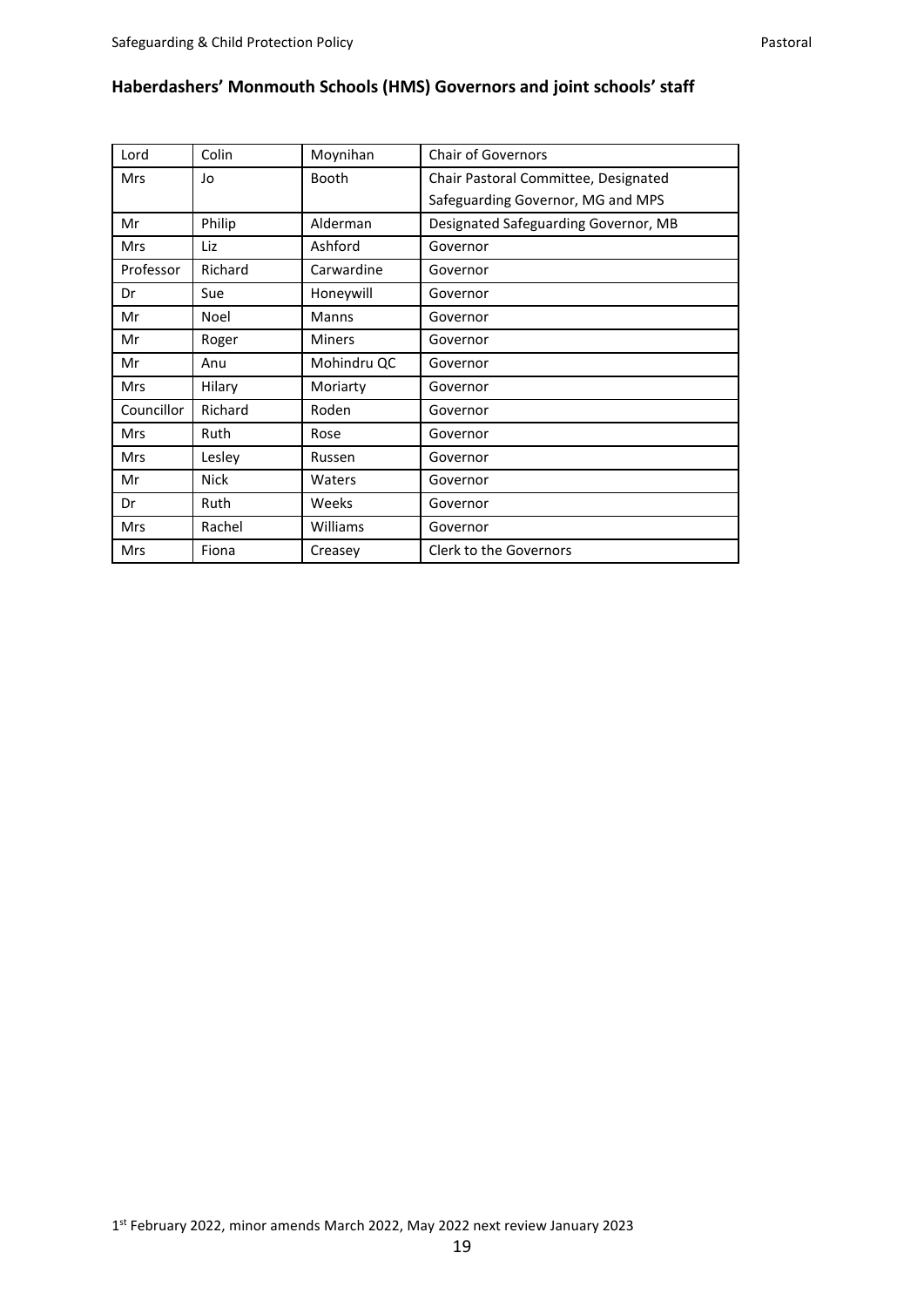# Appendix A Child Protection

#### **Checklist of Signs and Symptoms of Abuse**

#### **1. Signs of physical abuse**

- Unexplained injuries or burns, particularly if they are recurrent
- Improbable excuses given to explain injuries
- Untreated injuries
- Admitting to punishment that appears to be excessive
- Bald patches
- Withdrawal from physical contact
- Arms and legs covered during hot weather
- Fear of returning home
- Self-destructive tendencies
- Aggression towards others
- Running away

#### **2. Signs of emotional and verbal abuse**

- Physical, mental and emotional development lags behind that of others of a similar age
- Admitting to punishment that appears excessive
- Over-reaction to mistakes
- Continued self-depreciation
- Sudden speech disorders
- Inappropriate emotional responses to painful situations
- Neurotic behaviour (rocking, hair twisting, thumb sucking)
- Self-mutilation
- Fear of parents being contacted
- Extremes of passivity or aggression
- Running away
- Compulsive stealing, scavenging

#### **3. Signs of neglect**

- Constant hunger
- Poor personal hygiene
- Constant tiredness
- Poor state of clothing
- Emaciation
- Frequent lateness or non-attendance at school
- Untreated medical problems
- Destructive tendencies
- Low self-esteem
- No social relationships
- Running away
- Compulsive stealing or scavenging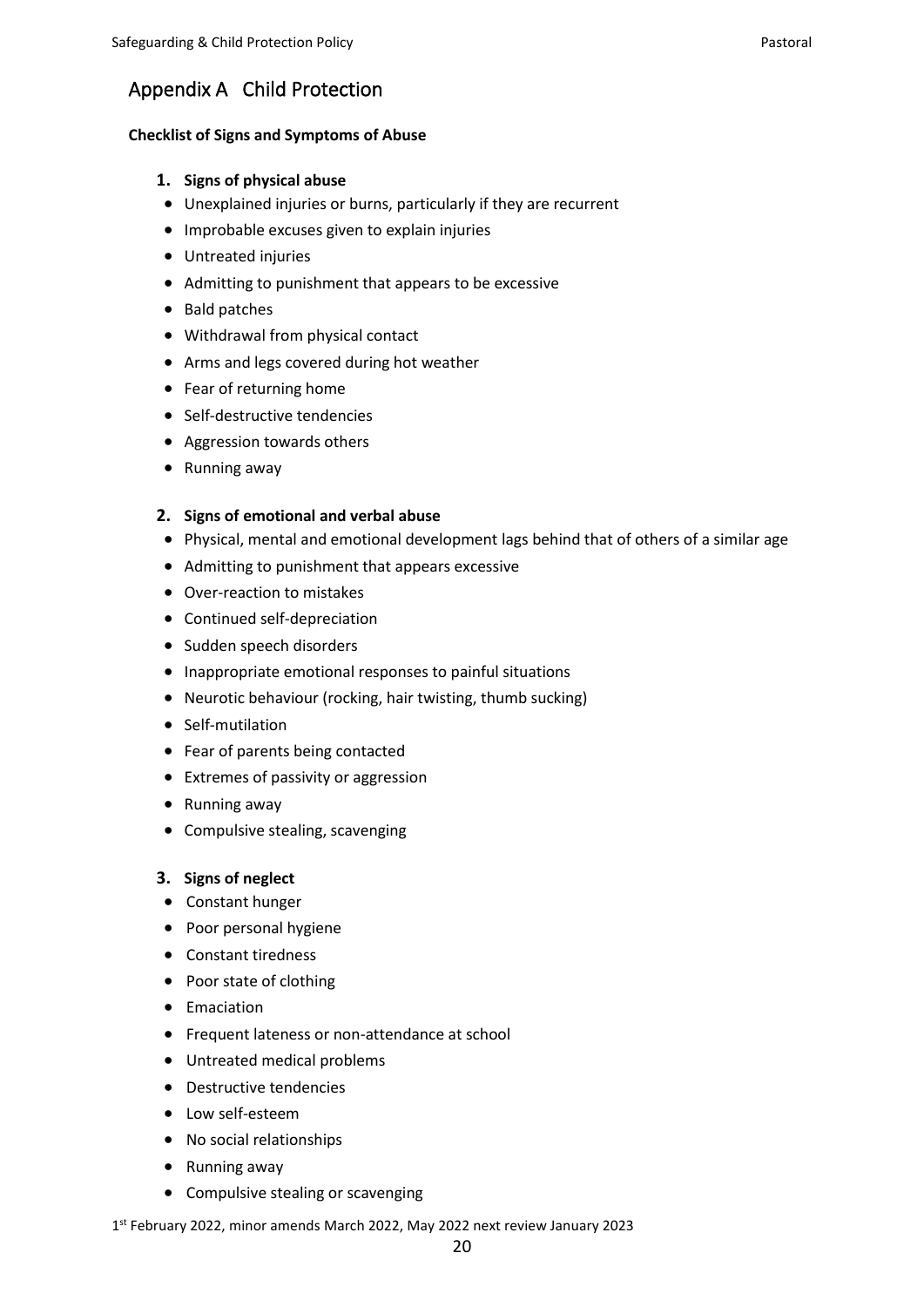#### **4. Signs of sexual abuse**

- Sudden changes in behaviour or school performance
- Displays of affection in a sexual way inappropriate to age
- Tendency to cling or need constant reassurance
- Tendency to cry easily
- Regression to younger behaviour (thumb-sucking, acting like a baby)
- Complaints of genital itching or pain
- Distrust of familiar adults
- Unexplained gifts (money or kind)
- Depression or withdrawal or apparent secrecy
- Wetting, day or night
- Sleep disturbances/nightmares
- Anorexia/bulimia
- Unexplained pregnancy
- Fear of undressing for PE, Games and in the boarding house
- Phobias or panic attacks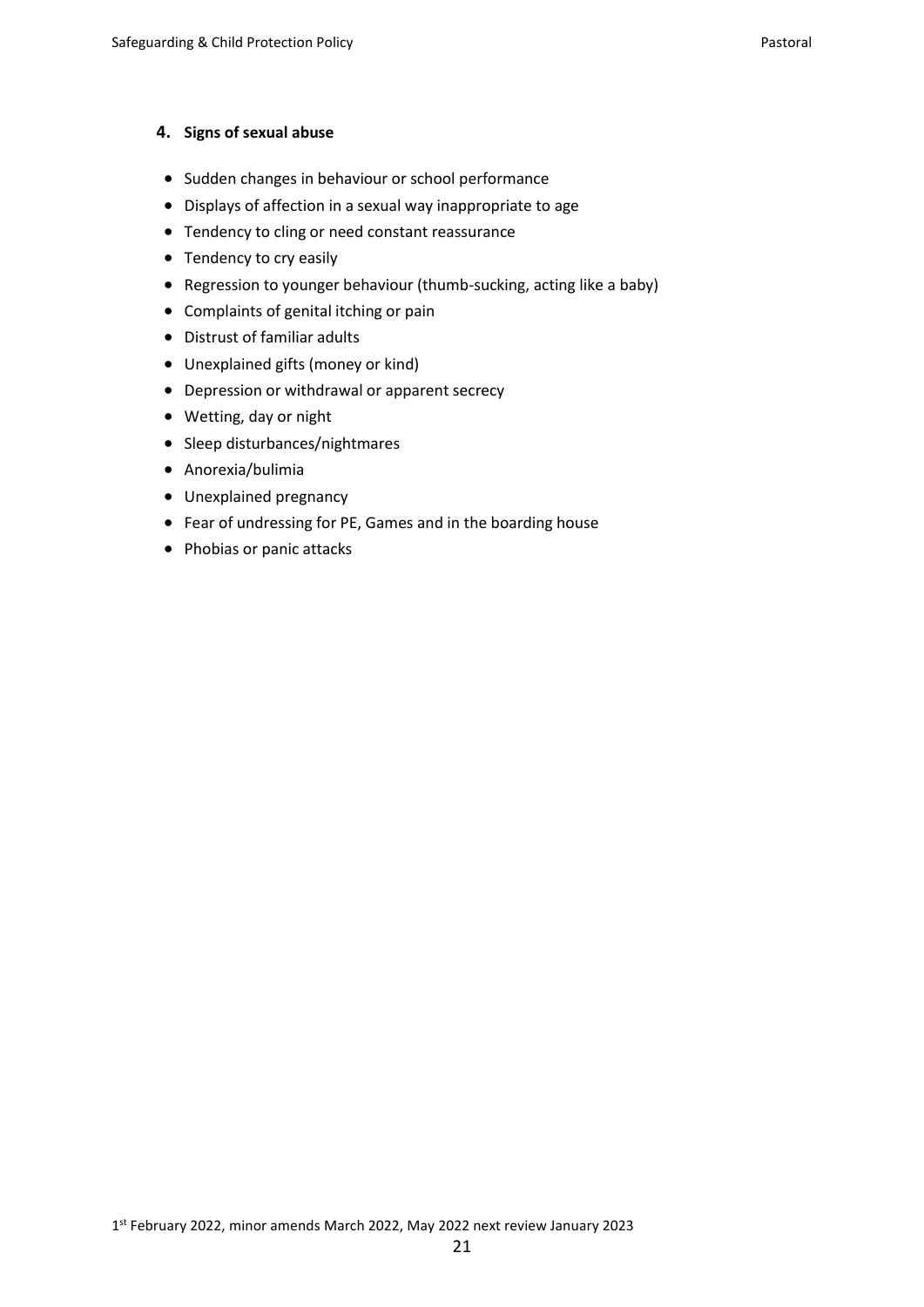# Appendix B Guidelines on the Prevention of Allegations of Abuse

# 1. **Context**

- a. Staff working in education settings have a crucial role to play in shaping the lives of young people. They have a unique opportunity to interact with children and young people in ways that are both affirming and inspiring. This guidance has been produced to help adults establish the safest possible learning and working environments which safeguard children and young people and reduce the risk of adults working with them being falsely accused of improper or unprofessional conduct.
- b. This means that these guidelines:
	- 1. apply to **all** adults working in education settings whatever their position, role or responsibilities;
	- 2. may provide guidance where an individual's suitability to work with pupils has been called into question.

# 2. **Curriculum**

- a. Staff should be aware that curriculum content can sometimes include subject matter which is sexually explicit or of an otherwise sensitive nature. Care should be taken to ensure that curriculum materials cannot be misinterpreted and clearly relate to the learning outcomes identified for that lesson. Schemes of work should highlight particular areas of risk and sensitivity.
- b. The curriculum can sometimes include or lead to unplanned discussion about subject matter which is sexually explicit, or of an otherwise sensitive nature. Responding to pupils' questions may require careful judgement and staff may wish to take guidance in these circumstances. This means that staff must not enter into or encourage inappropriate or offensive discussion about sexual activity.
- c. Care should also be taken to abide by the School's policy on sex education and the wishes of parents who have the right to withdraw their children from all or part of any sex education provided (but not from the biological aspects of human growth and reproduction).
- d. This means that all adults should:
	- 1. have clear written lessons plans;
	- 2. take care when encouraging pupils to use self-expression, not to overstep personal and professional boundaries;
	- 3. be able to justify all curriculum materials and relate these to clearly identifiable lessons plans.
- e. This means that all adults must not:
	- 1. enter into or encourage inappropriate discussions about sexual activity or any behaviours which may offend or harm others.

## 3. **Physical Education and other activities, which require physical contact**

- a. Some staff, those who teach PE and games or who offer music tuition, for example, will on occasions have to initiate physical contact with pupils in order to support a child so they can perform a task safely, to demonstrate the use of a particular piece of equipment/instrument or assist them with an exercise. This should be done with the pupil's, usually verbal, agreement.
- b. Contact under these circumstances should be for the minimum time necessary to complete the activity. This means that staff should: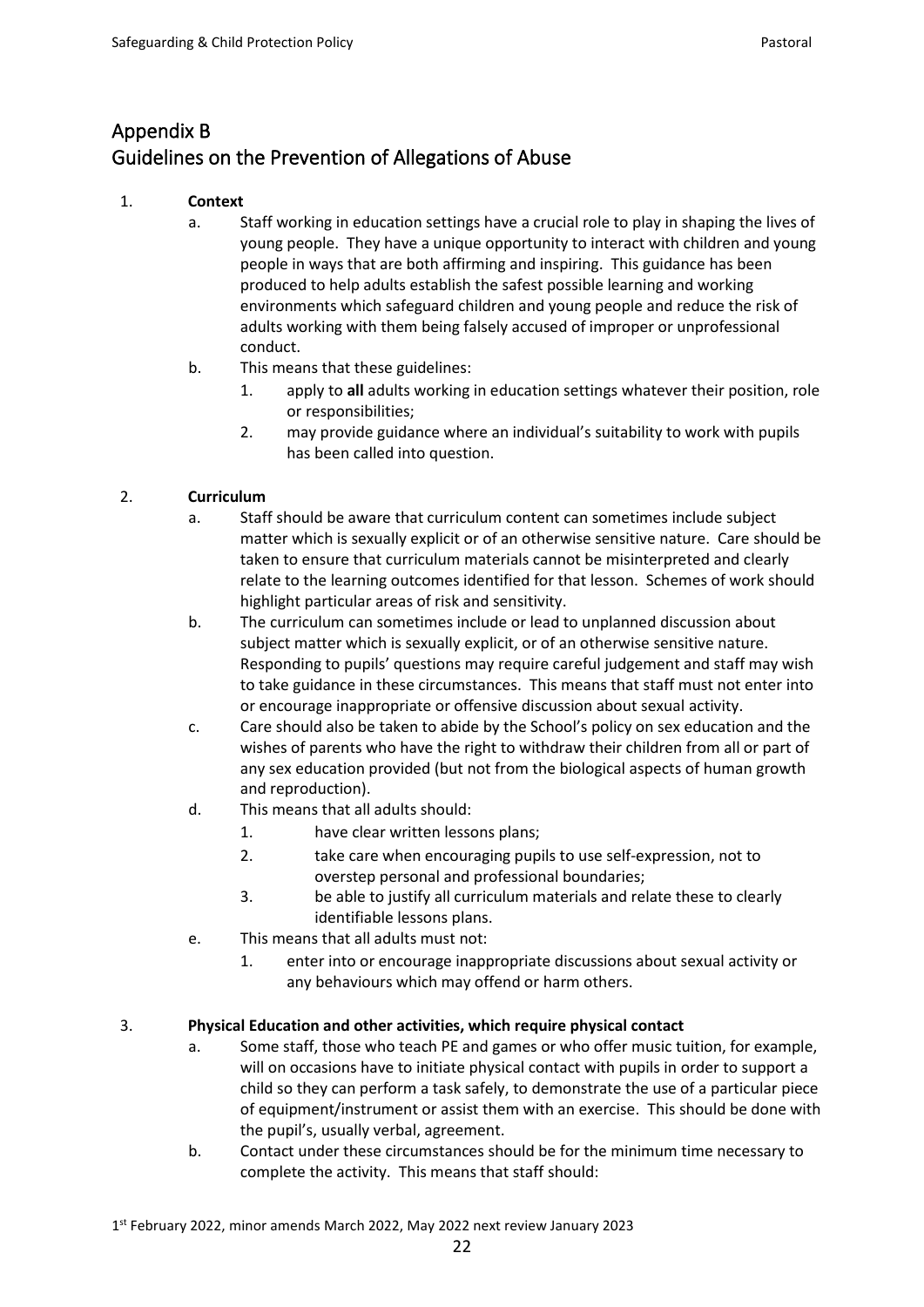- 1. consider alternatives where it is anticipated that a pupil might misinterpret any such contact perhaps involving another member of staff or a less vulnerable pupil in the demonstration;
- 2. always explain to a pupil the reason why contact is necessary and what form that contact will take.
- c. Staff should remain sensitive to any discomfort expressed verbally or non-verbally by the child.
- d. Staff must remember:
	- 1. never to touch a child in a way which may be considered indecent;
	- 2. to always be prepared to explain actions and accept that all physical contact should be open to scrutiny;
	- 3. never to indulge in horseplay, tickling or fun fights;
	- 4. they must not use an object, such as a stick, to make physical contact;
	- 5. physical contact must never be secretive, or for the gratification of staff, or represent a misuse of authority. If a member of staff believes that an action could be misinterpreted, the incident and circumstances must be recorded in writing as soon as possible and given to CPLO with a copy placed on the child's file.
- e. This means that adults should:
	- 1. be aware that even well-intentioned physical contact may be misconstrued by the child, an observer or by anyone to whom this action is described;
	- 2. never touch a child in a way which may be considered indecent;
	- 3. always be prepared to report and explain actions and accept that all physical contact should be open to scrutiny;
	- 4. not indulge in horseplay;
	- 5. always encourage children, where possible, to undertake self-care tasks independently;
	- 6. work within Health and Safety regulations;
	- 7. be aware of cultural or religious views about touching and always be sensitive to issues of gender;
	- 8. understand that physical contact in some circumstances can be easily misinterpreted.

## 4. **Trips and off site visits**

- a. These guidelines must apply to residential/non residential visits. Aspects of Child Protection must be included in the Risk Assessment where appropriate. Always refer to Keeping Learners Safe, 275/2021.
- b. Particular attention must be paid to:
	- 1. when pupils are staying with host families, staff must be aware of any vetting process that goes on in-country and by the local school/agent;
	- 2. when pupils are staying in a residential centre/hostel/hotel. Pupils must only stay in accredited, official and recognised venues and must seek assurance that appropriate child protection checks are in place.

## 5. **Internet use**

- a. Members of staff are permitted to use portable devices appropriately. The school has clear policies and an Acceptable Users Policy about access to and the use of the internet. Under no circumstances should staff in school access inappropriate images.
- b. Accessing child pornography or indecent images of children on the internet, and making, storing or disseminating such material, is behaviour that, if proven, will invariably result in the individual being barred from work with children and young people.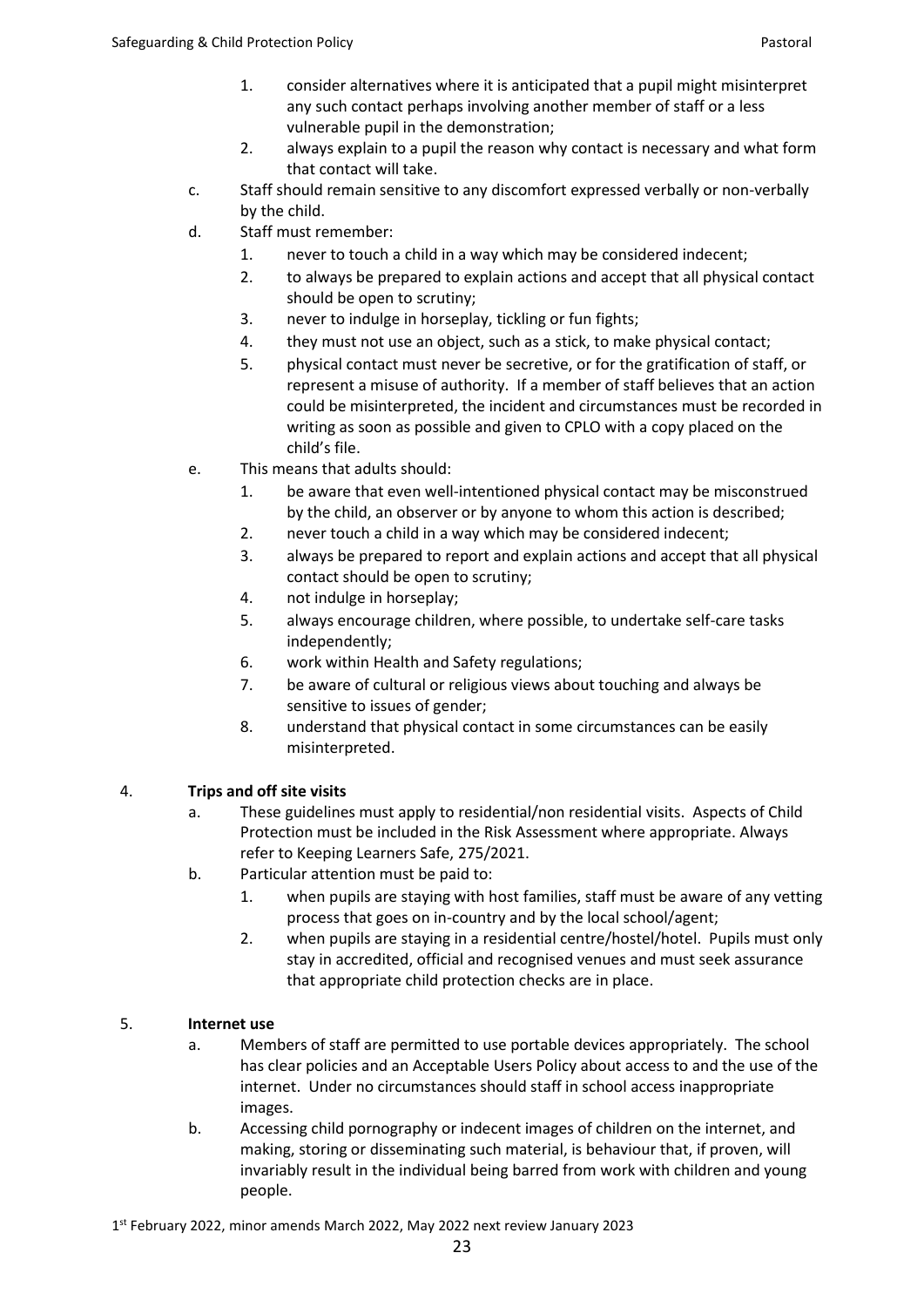- 1. In general a person's private activities, including use of the internet, that does not involve child pornography or other illegal material, will not impinge on his or her suitability to work with children. However, using school or college equipment to access other inappropriate or indecent material, including adult pornography, will give grave cause for concern, particularly if as a result pupils might be exposed to inappropriate or indecent material. Staff should be aware that this would be construed as gross misconduct under the school's normal disciplinary procedures.
- 2. No pupil should use a member of staff's personal portable device or have access to the staff shared area.
- c. This means that The School should:
	- 1. have clear e-safety policies in place about access to and use of the internet;
	- 2. make guidance available to both adults and pupils about appropriate usage.
- d. This means that all adults should:
	- 1. follow their school's guidance on the use of portable devices;
	- 2. ensure that children are not exposed to unsuitable material on the internet;
	- 3. ensure that any films or material shown to pupils are age appropriate.

# 6. **One-to-one situations**

- a. Every organisation working with or on behalf of children and young people should consider one-to-one situations when drawing up their policies. This includes schools and other education settings.
- b. It is not realistic to state that one-to-one situations should never take place. It is, however, appropriate to state that where there is a need, agreed with a senior manager and/or parents/carers, for an adult to be alone with a child or young person, certain procedures and explicit safeguards must be in place. Adults should be offered training and guidance in the use of any areas of the workplace which may place themselves or children in vulnerable situations.
- c. One-to-one situations have the potential to make a child/young person more vulnerable to harm by those who seek to exploit their position of trust. Adults working in one-to-one settings with pupils may also be more vulnerable to unjust or unfounded allegations being made against them. Both possibilities should be recognised so that when one-to-one situations are unavoidable, reasonable and sensible precautions are taken. Every attempt should be made to ensure the safety and security of pupils and the adults who work with them.
- d. There are occasions where managers will need to undertake a risk assessment in relation to the specific nature and implications of one-to-one work. These assessments should take into account the individual needs of the child/young person and the individual worker and any arrangements should be reviewed on a regular basis.
- e. Pre-arranged meetings with pupils away from the school premises are not permitted unless approval is obtained from their parent and the Head or other senior colleague with delegated authority.
- f. This means that adults should:
	- 1. ensure that when lone working is an integral part of their role, full and appropriate risk assessments have been conducted and agreed;
	- 2. avoid meetings with a child or young person in remote, secluded areas;
	- 3. always inform other colleagues and/or parents/carers about the contact(s) beforehand, assessing the need to have them present or close by;
	- 4. avoid use of 'engaged' or equivalent signs wherever possible. Such signs may create and opportunity for secrecy or the interpretation of secrecy.
	- 5. always report any situation where a child becomes distressed or angry to a senior colleague;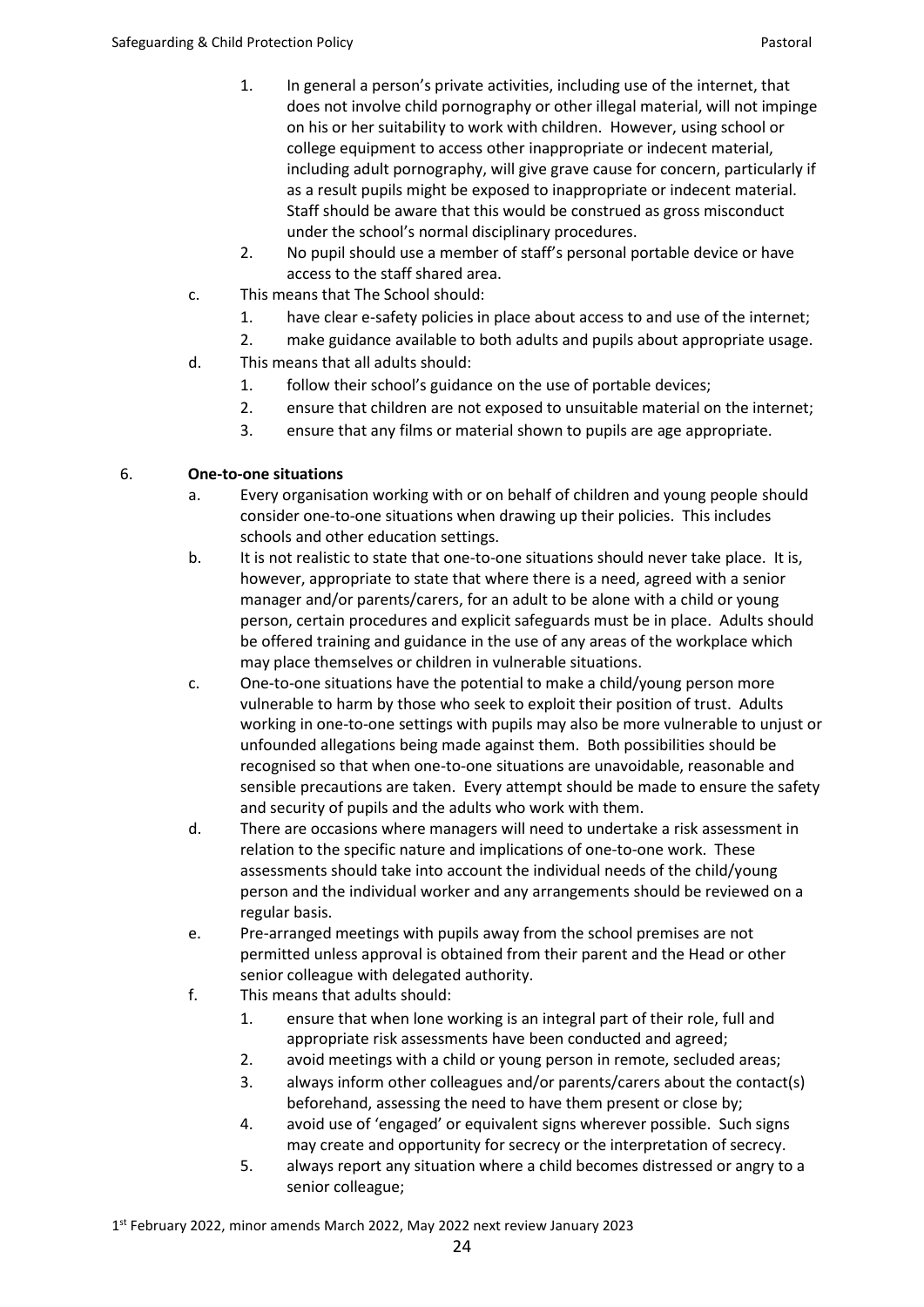6. carefully consider the needs and circumstances of the child/children when in one-to-one situations.

# 7. **Transporting pupils**

- a. In certain situations, e.g., out of school activities or medical emergencies, staff or volunteers may be required to transport children. The Deputy Head (Pastoral) should be notified of any journeys.
- b. Staff should not transport children alone, whenever practicable.
- c. Children should sit in the back of a car only, with seatbelts on.
- d. This means that The School should have appropriate policies for transporting pupils.
- e. This means that adults should:
	- 1. ensure they are fit to drive and free from any drugs, alcohol or medicine which is likely to impair judgement and/or ability to drive;
	- 2. be aware that the safety and welfare of the child is their responsibility until they are safely passed over to a parent/carer;
	- 3. record details of the journey in accordance with agreed procedures;
	- 4. ensure that their behaviour is appropriate at all times;
	- 5. ensure that there are proper arrangements in place to ensure vehicle, passenger and driver safety. This includes having proper and appropriate insurance for the type of vehicle being driven;
	- 6. ensure that any impromptu or emergency arrangements of lifts are recorded and can be justified if questioned.

## 8. **First Aid and administration of medication**

- a. Only staff who are trained should administer First Aid. When administering First Aid, staff should ensure that other adults or children are present, or aware of the action being taken, even in extreme emergency circumstances, whenever possible. Parents must always be informed when First Aid has been administered.
- b. This means that staff should:
	- 1. make other staff aware of the task being undertaken;
	- 2. explain to the child what is happening.
- c. Ideally, First Aid and administration of medicine should be carried out by the Medical Centre staff. The School adheres to the policies and agreed procedures of its Medical Centre staff regarding the administration of medication.
- d. This means that school should:
	- 1. ensure staff understand the extent and limitations of their role in applying basic care and hygiene tasks for minor abrasions and understand where an injury requires more experienced intervention;
	- 2. ensure there are trained and named individuals to undertake first aid responsibilities;
	- 3. ensure training is regularly monitored and updated;
	- 4. always ensure that arrangements are in place to obtain parental consent for the administration of first aid or medication.

## 9. **Photography, video and other creative arts**

a. Many school activities involve the taking of images. These may be undertaken as part of the curriculum, extra school activities, for publicity, or to celebrate achievement.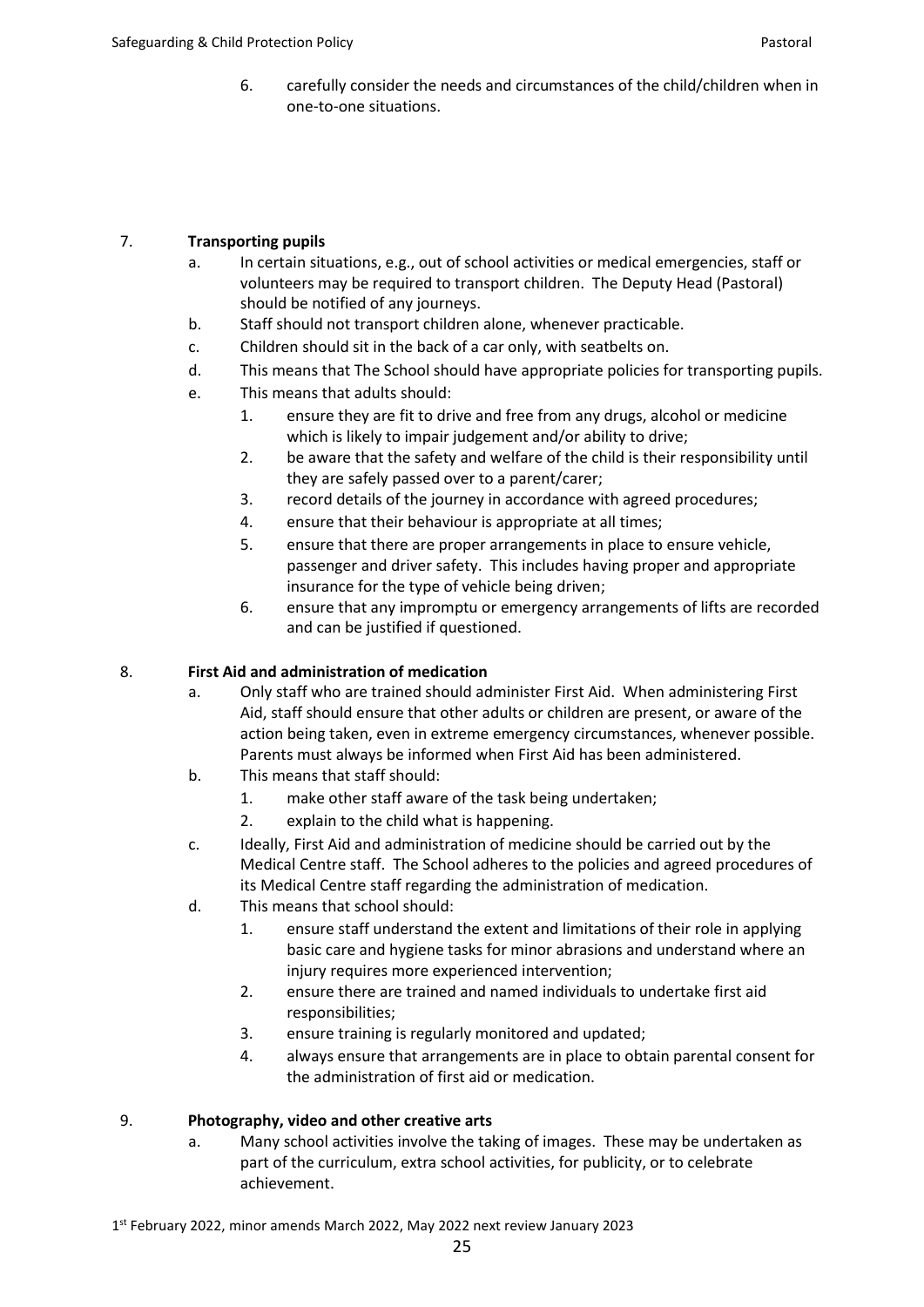- b. Using images of children for publicity purposes will require the consent of either the individual concerned or in the case of under-age pupils, their legal guardians. This means that images must not be displayed on websites, in publications or in a public place without such consent. The definition of a public place includes areas where visitors to the school have access.
- c. This means that staff should:
	- 1. be clear about the purpose of the activity and about what will happen to the photographs when the lesson/activity is concluded;
	- 2. ensure that a senior member of staff is aware that the photography/image equipment is being used and for what purpose;
	- 3. ensure that all images are available for scrutiny in order to screen for acceptability;
	- 4. be able to justify images of children in their possession;
	- 5. avoid making images in one-to-one situations;
	- 6. Where possible use school equipment.
- d. It is recommended that when using a photograph, the following rules should be followed:
	- 1. if the photograph is used, avoid naming the pupil, unless the photograph is to be used by the local press and permission has been given;
	- 2. if the pupil is named, avoid using his/her photograph;
	- 3. the School establishes whether the image will be retained for further use;
	- 4. images are securely stored and used only by those authorised to do so.
- e. This means that staff must not take or distribute images of children unless they have the consent of both the child and parents.
- f. This means that adults should:
	- 1. be clear about the purpose of the activity and about what will happen to the images when the activity is concluded;
	- 2. be able to justify images of children in their possession;
	- 3. avoid making images in one-to-one situations or which show a single child with no surrounding context;
	- 4. ensure the child/young person understands why the images are being taken and has agreed to the activity and that they are appropriately dressed;
	- 5. only use equipment provided or authorised by the school;
	- 6. report any concerns about any inappropriate or intrusive photographs found;
	- 7. always ensure they have parental permission to take and/or display photographs.
	- 8. If any member of the school staff wishes to engage the services of a professional photographers / videographers permission must be sought from the DSP who will advise on the checks must be made with regard to DBS and supervision while on site. Only reputable professional photographers / videographers may be used and due diligence must be carried out in advance of the visit. The school makes every effort to ensure that any images of pupils are held by them securely, responsibly, in accordance with the school's instructions and data protection legislation.

# 10. **Showers and changing**

a. Young people are entitled to respect and privacy when changing clothes or taking a shower. However, there needs to be a required level of supervision to safeguard young people and satisfy health and safety considerations and to ensure that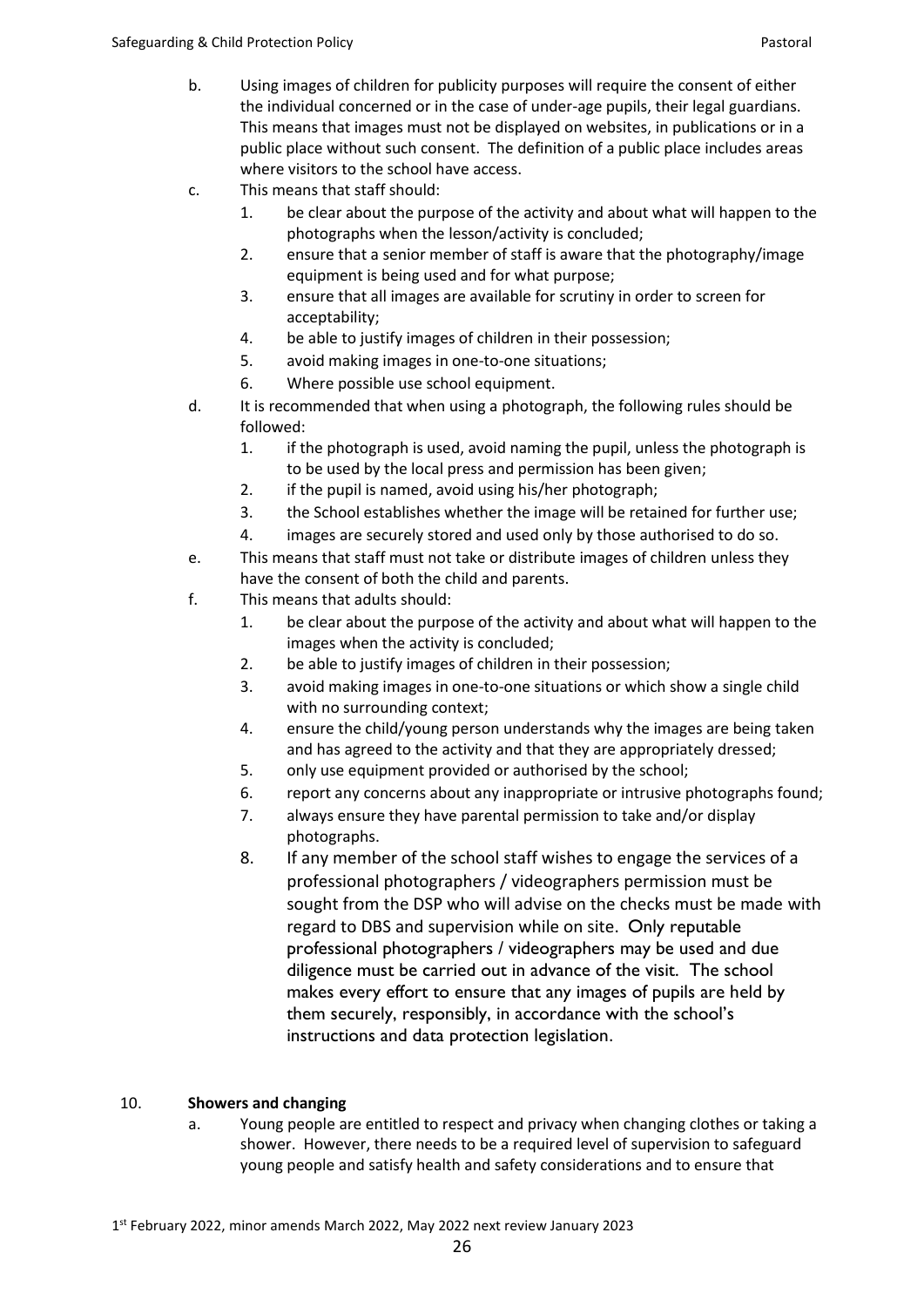bullying or teasing does not occur. The supervision will need to be appropriate to the needs and age of the young people concerned.

- b. Staff, therefore, need to be vigilant about their own behaviour. This means that staff should:
	- 1. announce their intention of entering changing rooms;
	- 2. avoid remaining in changing rooms unless a pupil's needs require it;
	- 3. avoid any physical contact when children are in a state of undress;
	- 4. avoid any visually intrusive behaviour;
	- 5. not change in the same place as children;
	- 6. not shower with children.

# 11. **Communication with pupils**

- a. Communication between pupils and adults, by whatever method, should take place within clear and explicit professional boundaries. This includes the wider use of technology such as mobile phones, text messaging, personal emails, digital cameras, videos, web-cams, websites and blogs.
- b. Adults must not share any personal information with a child or young person. They must not request, or respond to, any personal information from the child/young person, other than that which might be appropriate as part of their professional role. Adults should ensure that all communications are transparent and open to scrutiny.
- c. Adults should also be circumspect in their communications with children so as to avoid any possible misinterpretation of their motives or any behaviour which could be construed as grooming.
- d. They must not give their personal contact details to pupils including personal email, home or mobile telephone numbers, unless the need to do so is agreed with senior management and parents/carers. Personal email or text communications between an adult and a child/young person outside agreed protocols may lead to disciplinary and/or criminal investigations. This also includes communications through websites.
- e. This means that adults should:
	- 1. ensure that personal social networking sites are set as private and pupils are never listed as approved contacts;
	- 2. never use or access social networking sites of pupils;
	- 3. not give their personal contact details to pupils, including their mobile telephone number;
	- 4. only use equipment, e.g., mobile phones, provided by school/service to communicate with children, making sure that parents have given permission for this form of communication to be used;
	- 5. only make contact with children for professional reasons and in accordance with any school/service policy;
	- 6. recognise that text messaging should only be used as part of an agreed protocol and when other forms of communication are not possible;
	- 7. not use internet or web-based communication channels to send personal messages to a child/young person.

## 12. **Social contact**

a. Staff must not establish or seek to establish social contact with pupils for the purpose of securing a friendship, pursuing or strengthening a relationship. Even if a young person seeks to establish social contact, or if this occurs coincidentally, the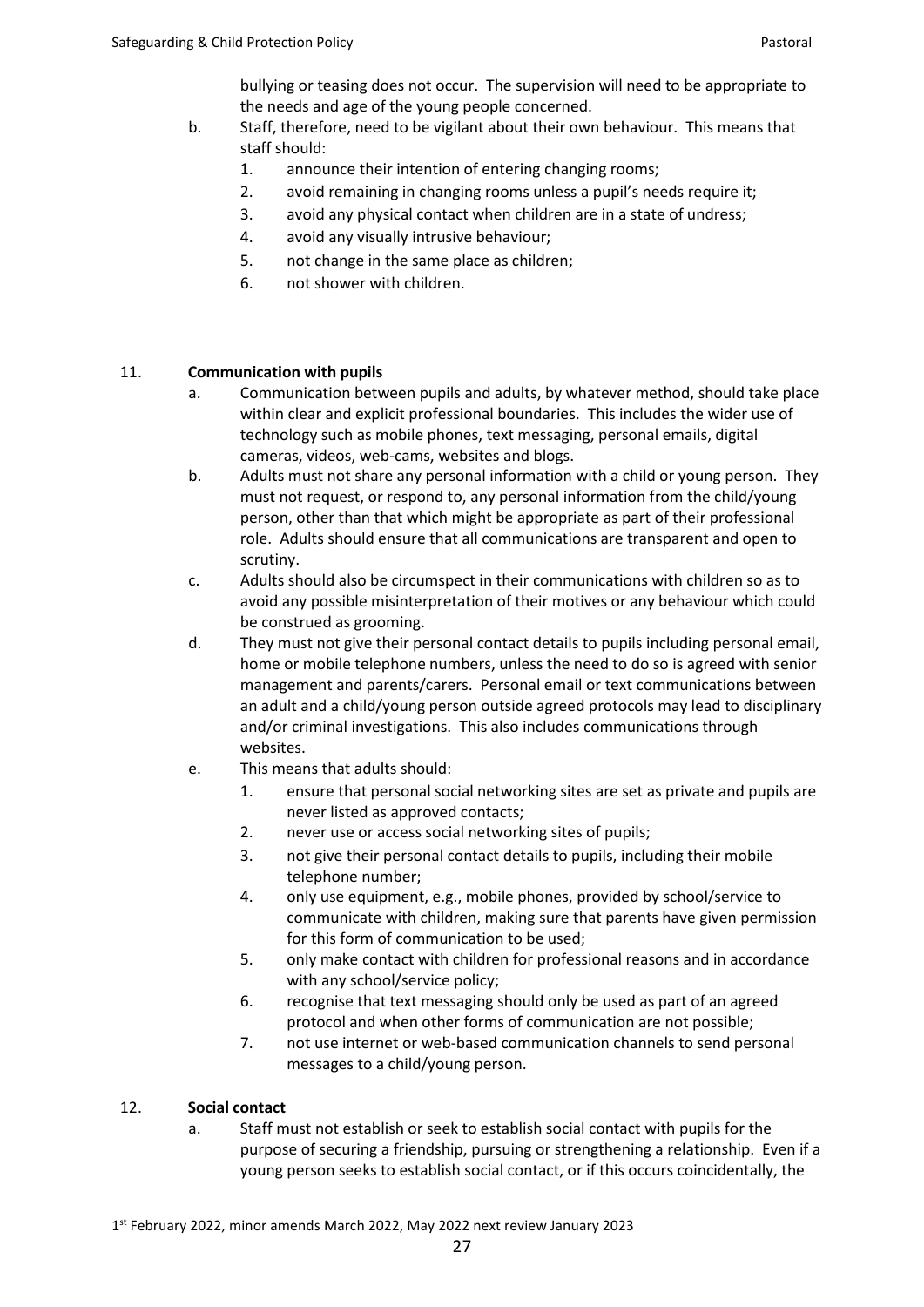member of staff should exercise her/his professional judgement in making a response and be aware that contact could be misconstrued.

- b. This means that staff should:
	- 1. always approve any planned social contact with senior colleagues;
	- 2. advise senior management when regular social contact occurs through activities not linked to school;
	- 3. report and record any situation which, they feel, might compromise the school or their own professional standing.

### 13. **Pupils in distress**

- a. There may be occasions when a distressed pupil needs comfort and reassurance. This may include appropriate physical contact. Staff should remain self-aware at all times to ensure that their contact is not threatening or intrusive and not subject to misinterpretation.
- b. This means that staff should:
	- 1. consider the way in which they offer comfort to a distressed pupil;
	- 2. always tell a colleague when and how they offered comfort to a distressed child;
	- 3. record any situation which may give rise to concern.

## 14. **Intimate Care**

This must not be carried out other than by a qualified member of staff.

## 15. **Sexual contact with young people**

- a. A young person is classified as under 18 years of age or in full-time (secondary/tertiary) education. Sexual contact with a pupil in school, regardless of age, is a criminal offence as it constitutes a breach of our duty-of-care. Activities may involve physical contact, including penetrative or non-penetrative acts. They may include non-contact activities, such as involving children in looking at, or in the production of, pornographic material or watching sexual activities, or encouraging children to behave in sexually inappropriate ways.
- b. Adult behaviour may also involve 'grooming' a child. This can involve an adult conferring special attention and favour upon a child with the intent of sexually abusing him/her at a future point.
- c. This means that staff must not pursue sexual relationships with children and young people either in or out of school.
- d. Avoid any form of communication with a child or young person which could be misinterpreted as sexually suggestive or provocative, i.e., verbal comments, letters, notes, electronic mail, phone calls, texts, physical contact. Sexual behaviour towards and/or developing a sexual relationship between a member of staff with any young person is inappropriate and illegal. This behaviour is considered as gross misconduct and will result in immediate suspension pending investigation.

## 16. **Gifts**

- a. Receiving of gifts is essentially inadvisable as it may be inappropriate and, in some cases, constitute a criminal offence. Of course, there are occasions when children wish to pass small tokens of appreciation to staff at Christmas time or as a thankyou gift. In the context of creating safe working practices it is also inadvisable to give or receive gifts regularly or of any value to individual young people. This could be misinterpreted by the pupil, their parents/carers or other adults. It can be misconstrued as a gesture either to bribe or single out the young person and it might be perceived that a 'favour' of some kind is expected in return.
- b. This means that staff should: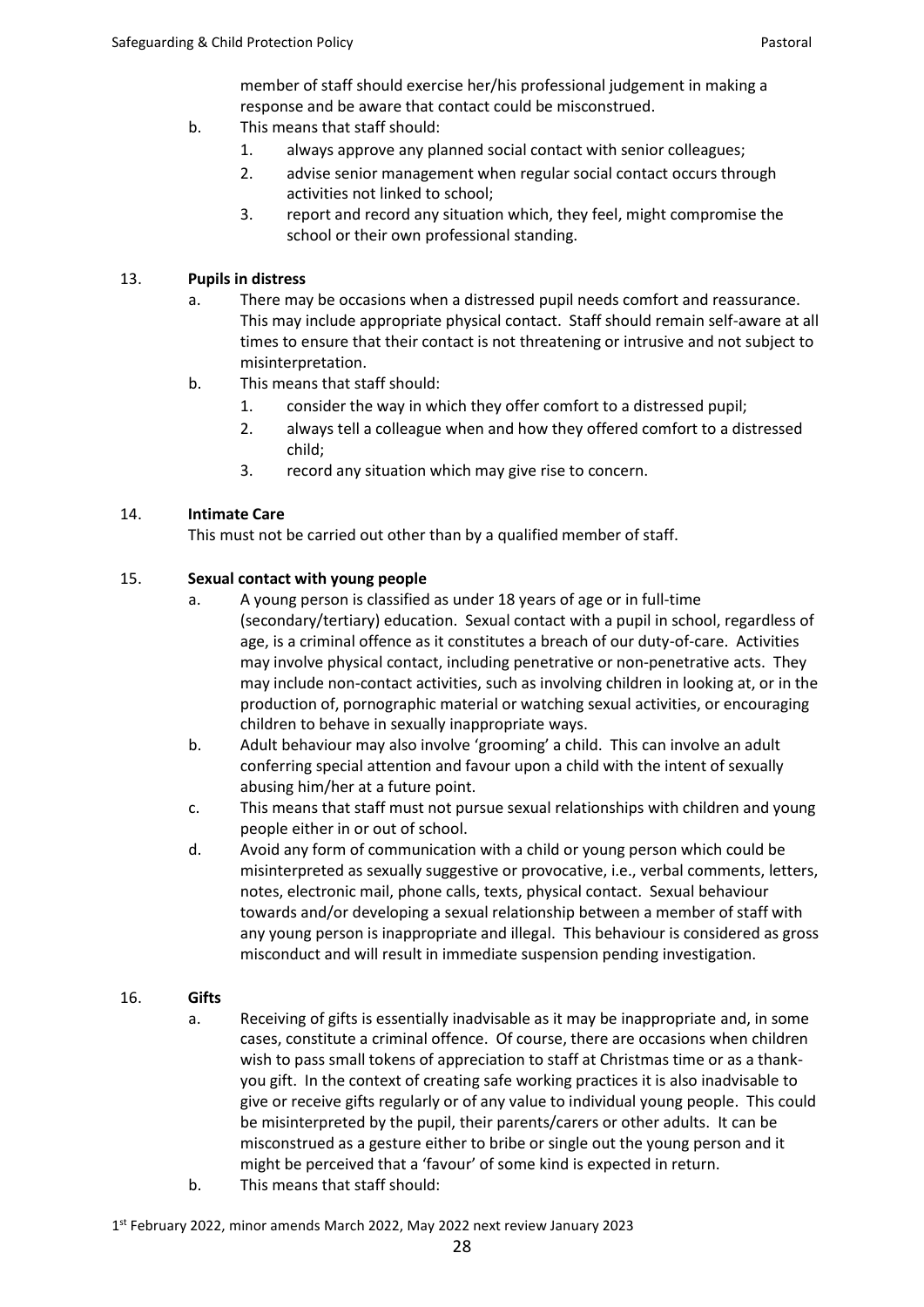- 1. ensure that gifts received or given in situations which may be misconstrued are declared;
- 2. not give preferential treatment to any individual young person on a regular basis;
- 3. ensure that any gifts given as a part of a reward system are small and an accepted part of school practice.

# 17. **Infatuation**

a. Staff need to be aware that it is not uncommon for a pupil to develop an infatuation for a member of staff. Staff should be aware that pupils can be strongly attracted to a member of staff and may develop a heterosexual or homosexual infatuation. All situations should be responded to sensitively to maintain the dignity of all concerned. Staff should also be aware that such circumstances always carry a high risk of words or actions being misinterpreted and for allegations to be made against staff. A member of staff who becomes aware that a pupil may have developed an infatuation (for themselves or a colleague) should discuss this at the earliest opportunity with a senior colleague so that appropriate action can be taken, where necessary.

# 18. **Dress and appearance**

- a. It is necessary and wise for staff to consider the manner of dress and appearance appropriate to their professional role as opposed to that which may be adopted in their personal life. This means that staff should wear clothing which:
	- 1. promotes a positive and professional image;
	- 2. is appropriate to their role;
	- 3. may not be viewed as offensive, revealing, or sexually provocative;
	- 4. does not distract, cause embarrassment or give rise to misunderstanding;
	- 5. is absent of any slogans.
- b. Staff who dress or appear in a manner which could be considered as inappropriate or offensive, could render themselves vulnerable to criticism or allegation and should expect guidance from senior staff.

## 19. **Searching**

- a. If an investigation or an allegation leads to a decision to search a pupil, their clothes, bags or locks, **two** staff members must be present while the search is conducted.
- b. Pupils must be asked to empty pockets and bags themselves.

# 20. **Personal Care**

- a. Young people, particularly in boarding, are entitled to respect and privacy at all times and especially when in a state of undress, changing clothes, bathing or undertaking any form of personal care. There are occasions when there will be a need for an appropriate level of supervision in order to safeguard young people and/or satisfy health and safety considerations. This supervision should be appropriate to the needs and age of the young people concerned and sensitive to the potential for embarrassment.
- b. Adults need to be vigilant about their own behaviour, ensure they follow agreed guidelines and be mindful of the needs of the pupils with whom they work.
- c. This means that all adults should:
	- 1. avoid any physical contact when children are in a state of undress;
	- 2. avoid any visually intrusive behaviour;
	- 3. announce their intention of entering where there are changing rooms.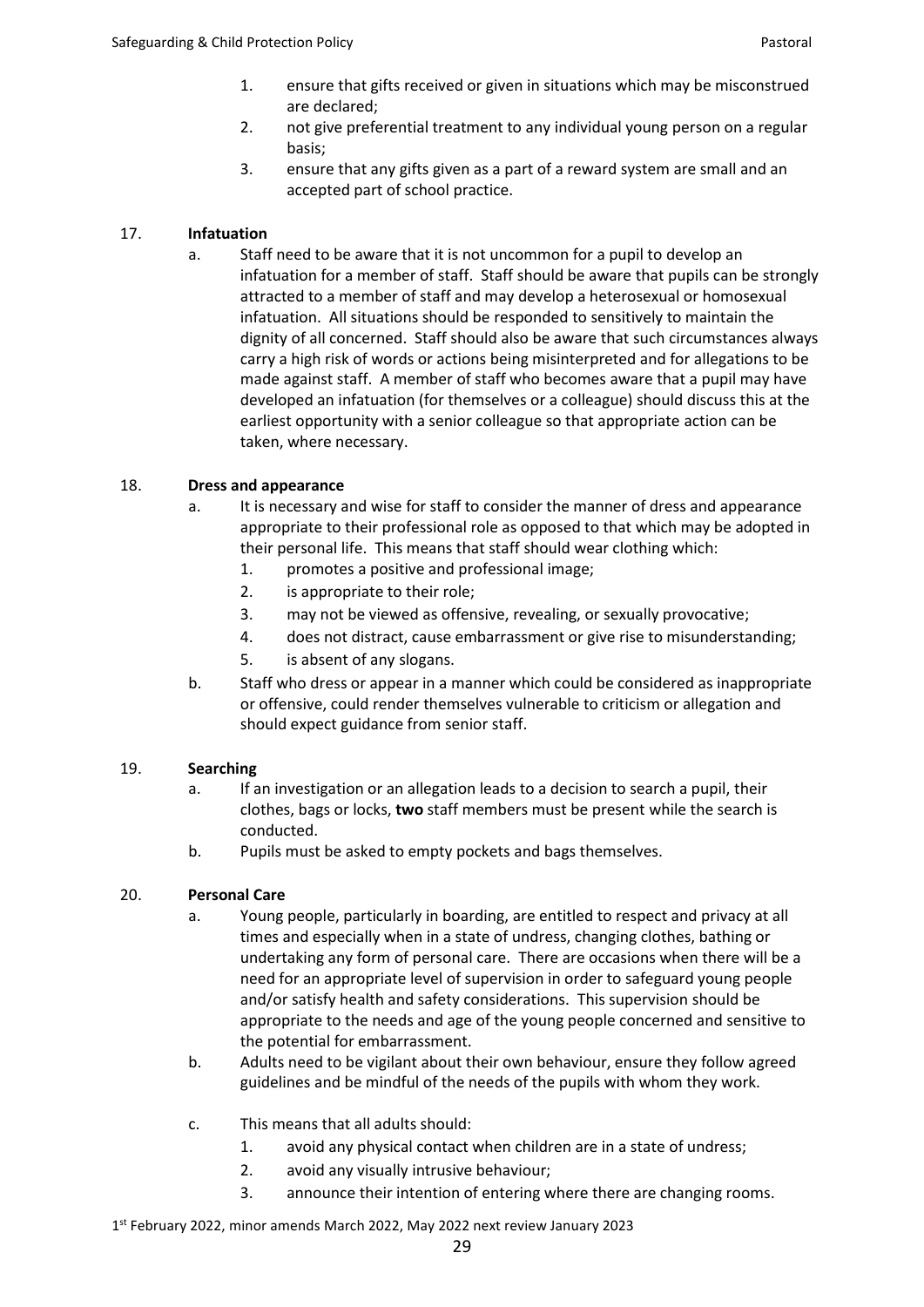- d. This means that adults must not:
	- 1. change in the same place as children;
	- 2. shower or bathe with children;
	- 3. assist with any personal care task which a child or young person can undertake by himself/herself.

## 21. **Use of Personal Living Space**

- a. No child or young person should be in or invited into, the home of boarding staff who work with them, unless the reason for this has been firmly established and agreed with parents and a senior manager.
- b. Under no circumstances should pupils assist with chores or tasks in the home of an adult who works with them. Neither should they be asked to do so by friends or family of that adult.
- c. This means that adults should:
	- 1. be vigilant in maintaining their privacy and mindful of the need to avoid placing themselves in vulnerable situations;
	- 2. challenge any request for their accommodation to be used as an additional resource for the school or school/service;
	- 3. be mindful of the need to maintain professional boundaries;
	- 4. refrain from asking pupils to undertake personal jobs or errands.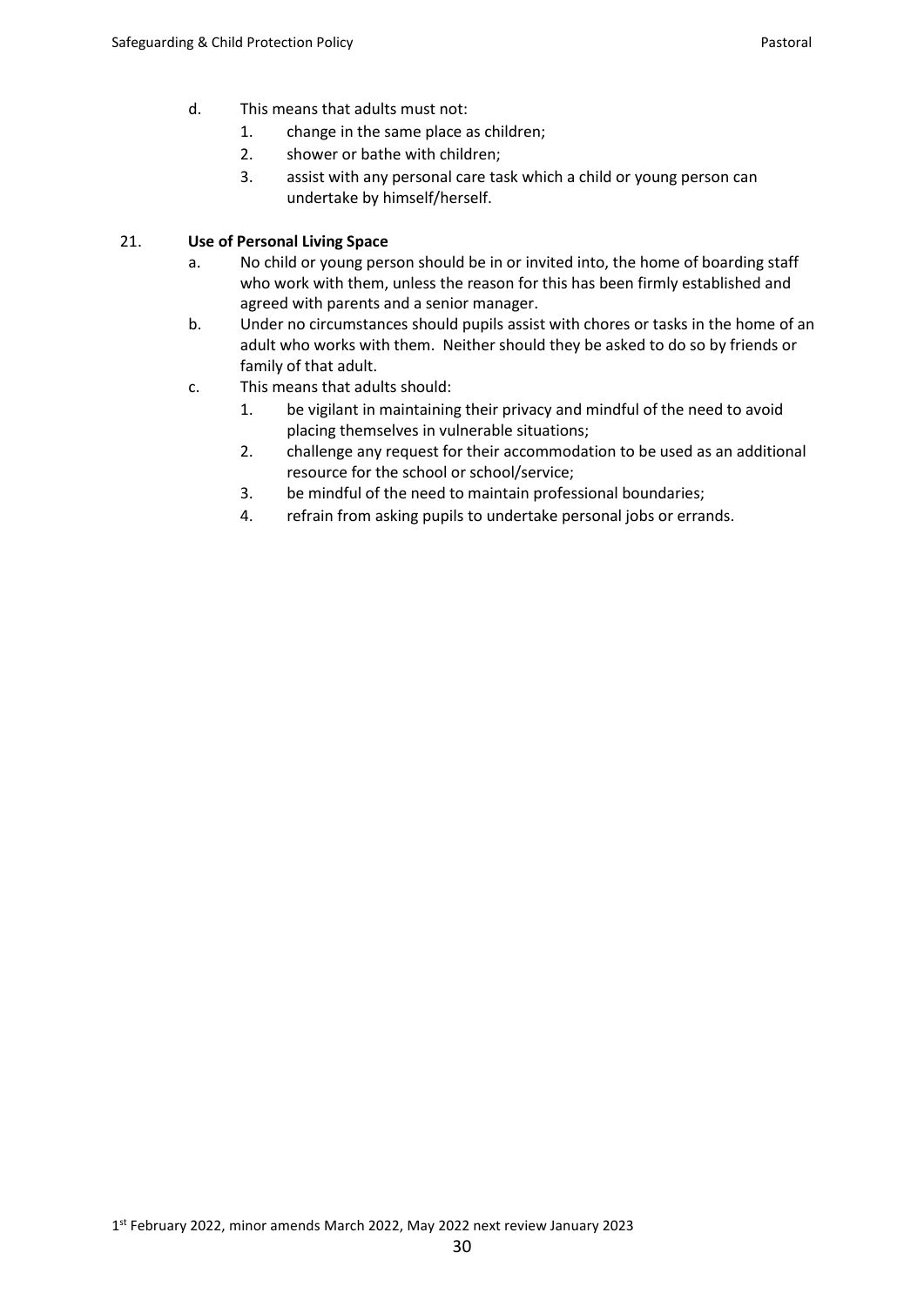# Appendix C Visiting speakers/performers/other service providers

This form is designed to ensure that, as a school, we always fulfil our obligation, as part of our safeguarding duty, to ensure that all visitors to the school site who engage with students have been suitably vetted prior to their visit. This could include visiting speakers, performers, photographers / videographers.

Consideration should be given to the DBS status of any visitor to the site and appropriate supervision put in place in accordance with the school's Safeguarding and Child Protection Policy.

With regard to the Prevent strategy, Speakers should not use promote or advocate any extremist views of any nature or to speak in support of terrorism or terrorist activities or organisations.

This form should be completed:

- Whenever an external speaker / performer / service provider is invited to visit Monmouth Schools.
- Whenever it is proposed for a group or individual pupil to listen to a LIVE podcast or broadcast from an external speaker
- At least 7 days before the visit is due to take place and by the staff member who is arranging the activity

| Proposed date and time of talk                                                                | Date: |
|-----------------------------------------------------------------------------------------------|-------|
| Name of organiser at MG / MB / Sixth Form                                                     |       |
| Name of Visitor                                                                               |       |
| Organisation                                                                                  |       |
| Reason for Visit / Summary of activity                                                        |       |
| Which students are involved in the activity                                                   |       |
| Does the visitor hold a valid DBS certificate?                                                |       |
| Has this person been to Monmouth                                                              |       |
| Schools in the past? If so, when and in what                                                  |       |
| capacity?                                                                                     |       |
| Please give an outline of the biographical research you have used to assess the level of risk |       |
| for this visitor and details of any references sought.                                        |       |
| Information can also be sent separately to the DSP if necessary                               |       |
|                                                                                               |       |
|                                                                                               |       |
|                                                                                               |       |
|                                                                                               |       |
|                                                                                               |       |
|                                                                                               |       |
|                                                                                               |       |
|                                                                                               |       |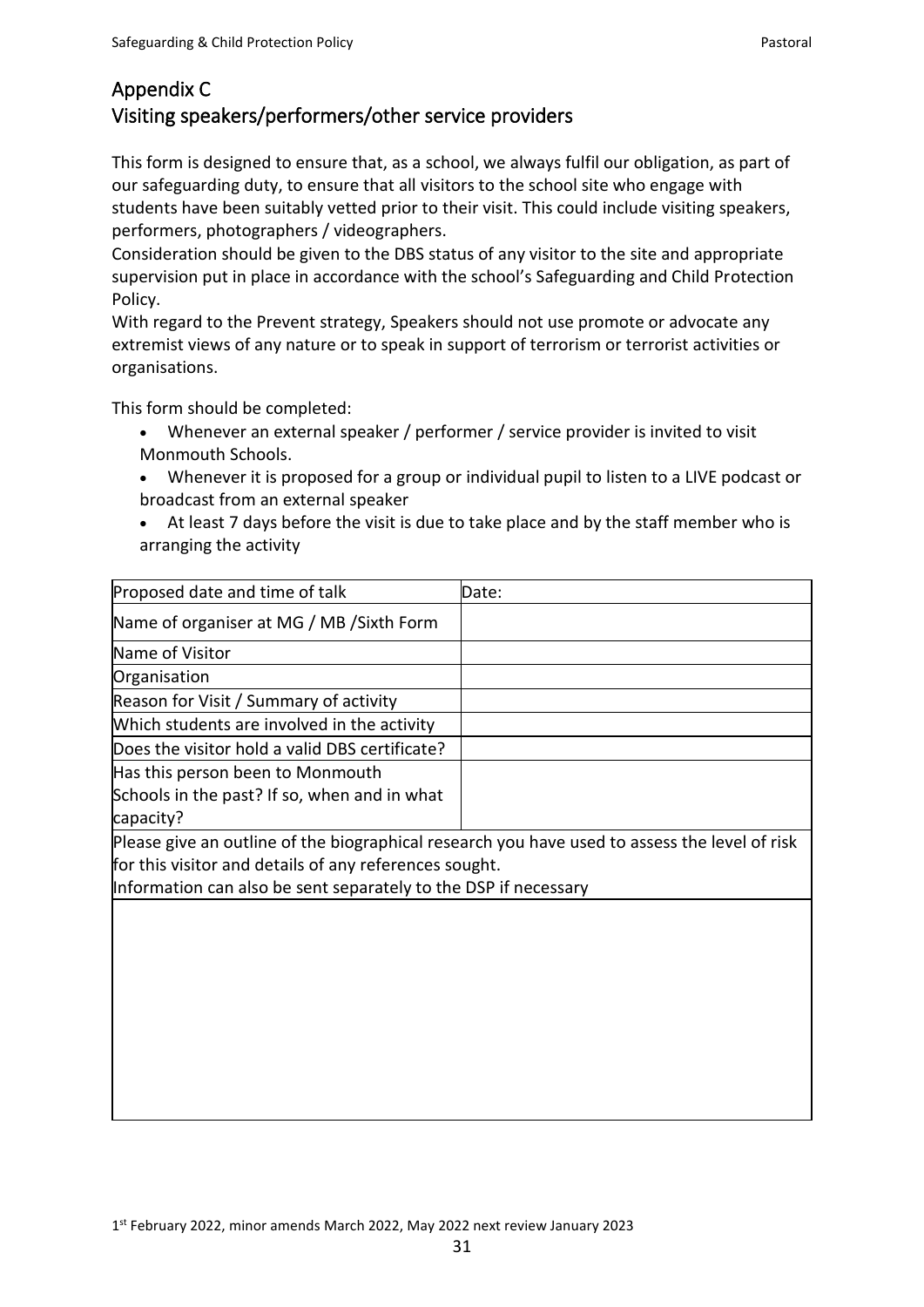| <b>Declaration</b>                           |                                | Tick box |
|----------------------------------------------|--------------------------------|----------|
| I have conducted a check of the visitor and, | I can see no reason to suggest |          |
| where appropriate, I have looked up any      | that there are any concerns    |          |
| organisations which they represent or with   | with this visitor              |          |
| which they are formally associated.          | I have some concerns about     |          |
|                                              | the speaker. Further checks    |          |
|                                              | are required.                  |          |

Please sign below to confirm

• You have carried out the relevant biographic research and included all information on this form (or as a supplementary attachment)

| Organiser's name:      |  |
|------------------------|--|
| Organiser's signature: |  |
| Date:                  |  |

| Approval                        |  |
|---------------------------------|--|
| Approved by the DSP (signature) |  |
| Date                            |  |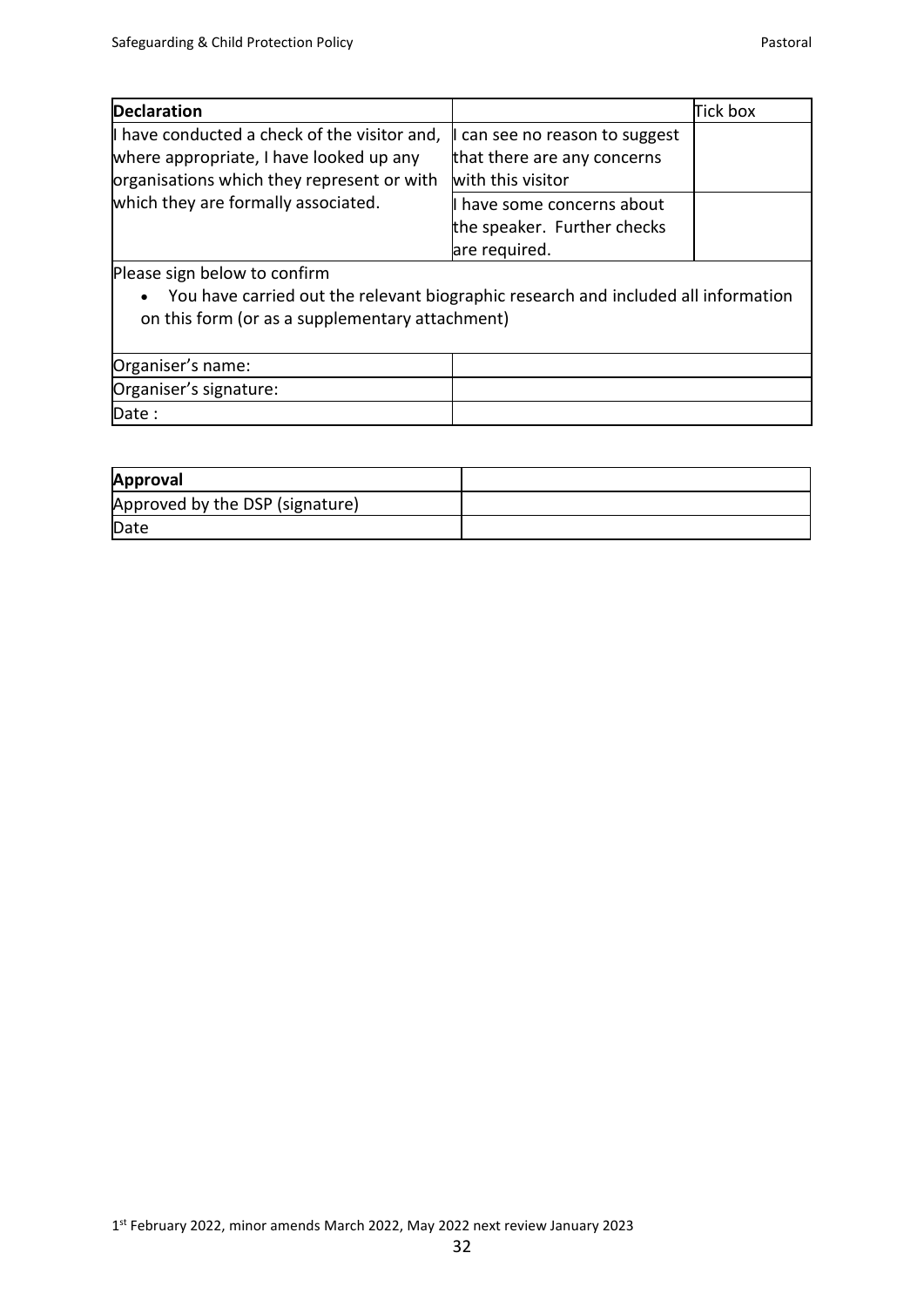# **VISITING SPEAKERS / PERFORMERS / OTHER SERVICE PROVIDERS EVALUATION FORM**

This form is to be filled in promptly after the activity and copied to the DSP

| Name of Visitor        |  |
|------------------------|--|
| Date of visit          |  |
| <b>Staff Organiser</b> |  |

| General feedback from staff and pupils                                    |
|---------------------------------------------------------------------------|
|                                                                           |
|                                                                           |
|                                                                           |
|                                                                           |
|                                                                           |
|                                                                           |
|                                                                           |
|                                                                           |
|                                                                           |
|                                                                           |
|                                                                           |
|                                                                           |
|                                                                           |
|                                                                           |
| Did the activity cause any safeguarding concerns?                         |
|                                                                           |
|                                                                           |
|                                                                           |
|                                                                           |
|                                                                           |
|                                                                           |
|                                                                           |
|                                                                           |
|                                                                           |
|                                                                           |
|                                                                           |
|                                                                           |
|                                                                           |
|                                                                           |
| Can this speaker / service provider be booked / listened to again? Yes/No |
| Signature of Organiser                                                    |
| Date                                                                      |
| Name of DSP and date sent                                                 |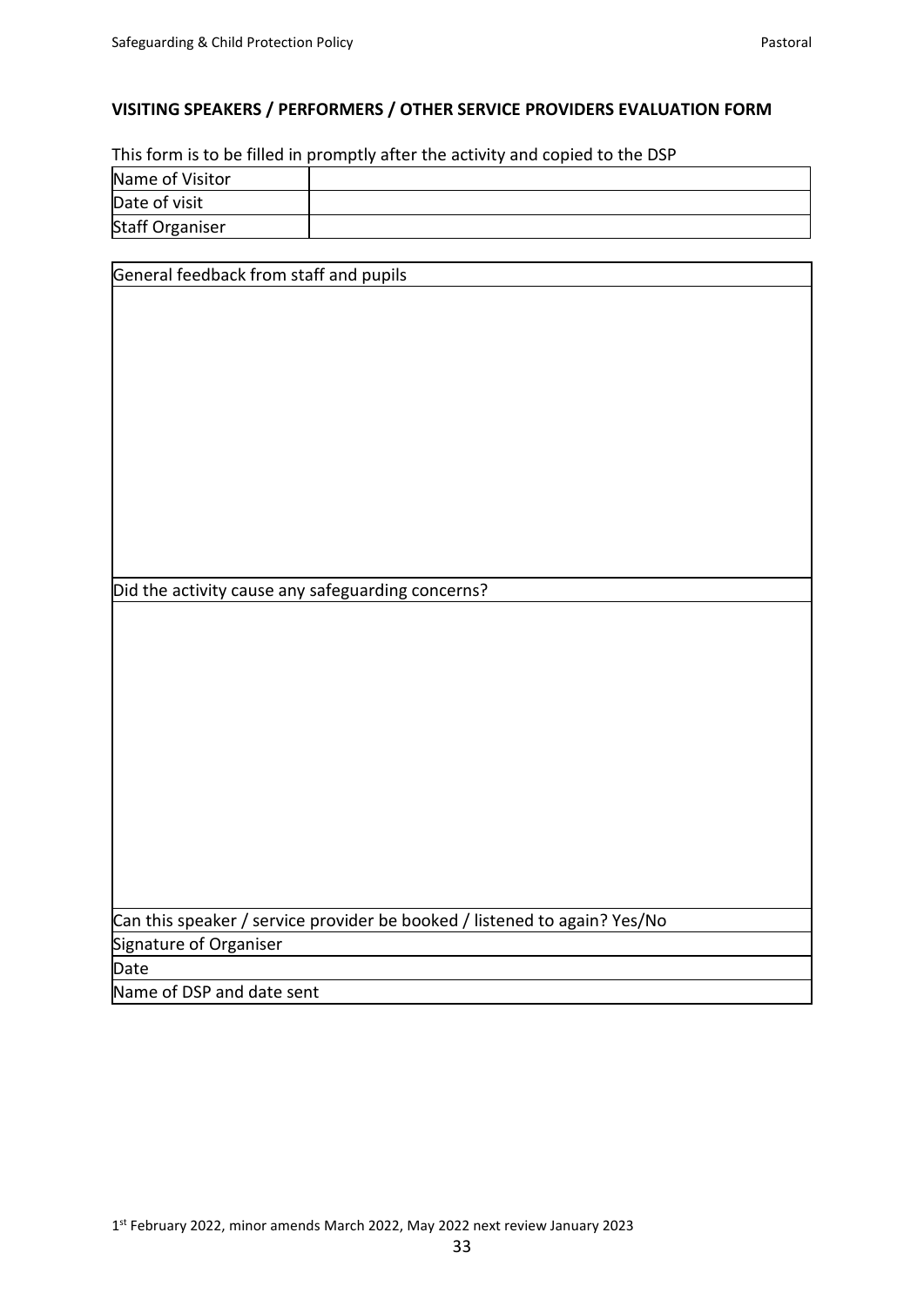# **This flowchart should be used as a brief checklist of procedure in the event of an allegation against a professional in school.**

Detailed procedures to follow are outlined in Wales Safeguarding Procedures (2019). Responsibilities are outlined in *Safeguarding Children: Working together under the Children Act 2004* – Welsh Assembly Government 2007. See also *5.2 v Safeguarding Children in Education Handling Allegations* and *5.2 ii Keeping Learners Safe 275/2021*